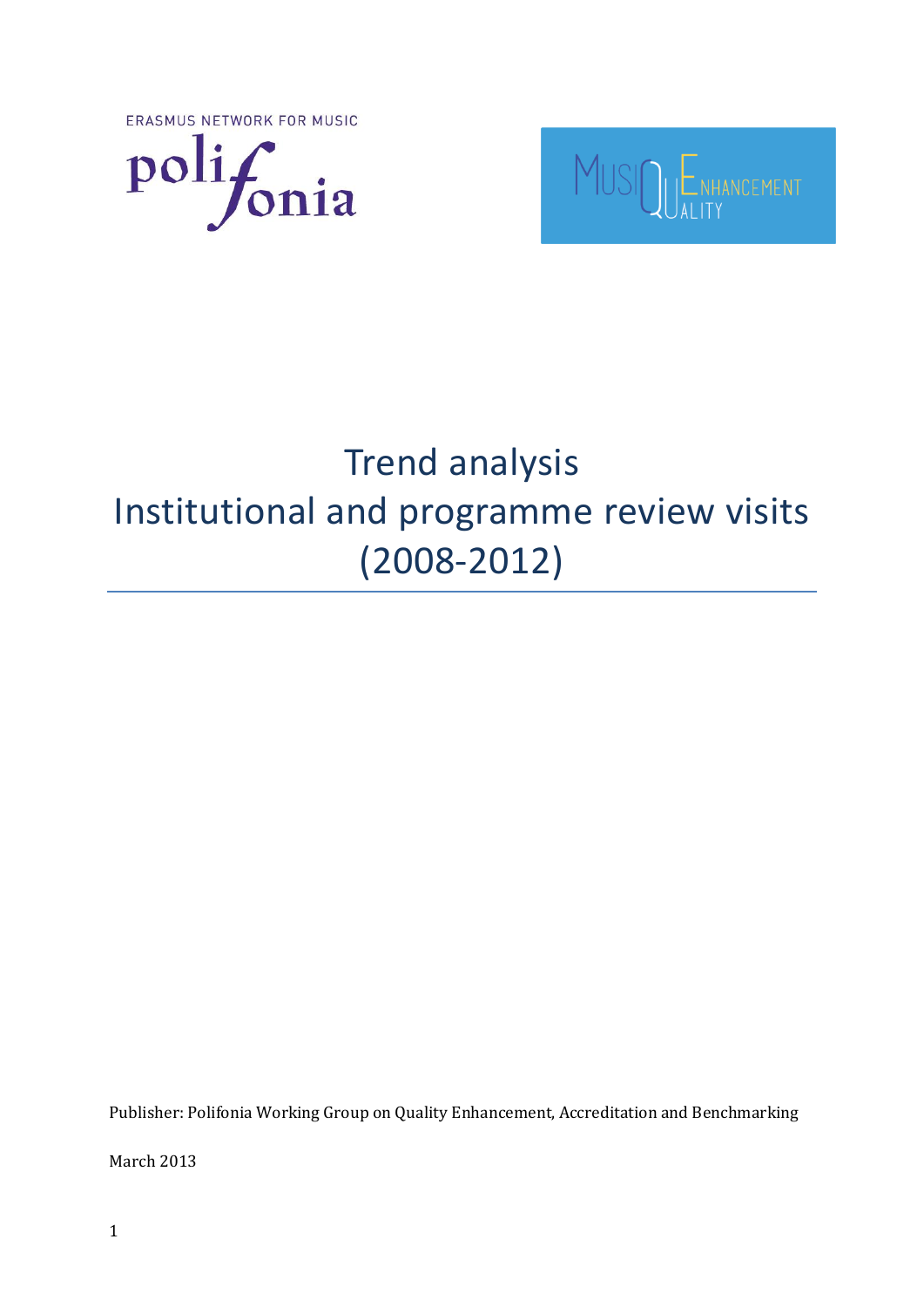# **Contents**

| 1.          |                                                                                      |  |
|-------------|--------------------------------------------------------------------------------------|--|
| 2.          |                                                                                      |  |
| 3.          |                                                                                      |  |
| 4.          |                                                                                      |  |
| А.          | Conservatorio Superior de Musica del Principado de Asturias "E. Martinez Torner"  10 |  |
| <b>B.</b>   |                                                                                      |  |
| C.          |                                                                                      |  |
| D.          |                                                                                      |  |
| Ε.          |                                                                                      |  |
| F.          |                                                                                      |  |
| G.          |                                                                                      |  |
| H.          |                                                                                      |  |
| $I_{\cdot}$ |                                                                                      |  |
| J.          |                                                                                      |  |
| К.          |                                                                                      |  |
| L.          |                                                                                      |  |
| M.          |                                                                                      |  |
| N.          |                                                                                      |  |
| 0.          |                                                                                      |  |
| P.          |                                                                                      |  |
| Q.          |                                                                                      |  |
| R.          |                                                                                      |  |
| S.          | Master of Music and Master of Sonology - Royal Conservatoire, The Hague 30           |  |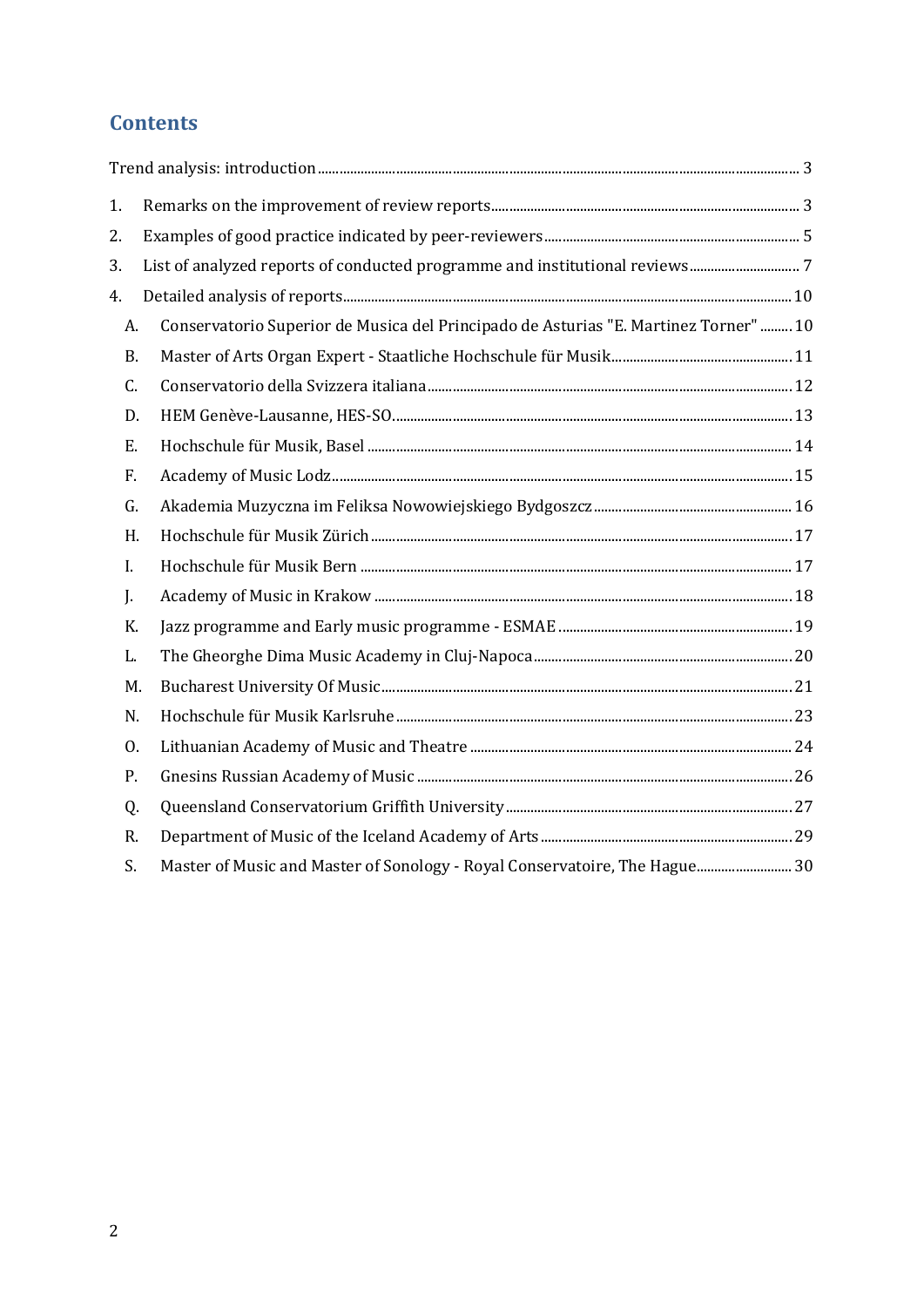#### <span id="page-2-0"></span>**Trend analysis: introduction**

The 'Polifonia' Working Group (WG) on Quality Enhancement, Accreditation and Benchmarking members analysed a large number of reports of reviews conducted between 2008 and 2012, in order to identify trends in issues faced by the institutions during the reviews and to understand how the review process could be further improved. The trend analysis aims to suggest how the review process can be enhanced with a special focus on the review reports produced.

Part one contains general remarks on the way review reports are written and how this could be improved. In part two a number of examples of good practices implemented in the reviewed institutions and programmes that were identified by the peer-reviewers in their reports are highlighted. The list of analysed reports can be found in part three. In total, eleven programme review reports and eight institutional review reports were analysed by the WG members. The other reports were jointly discussed during the WG meeting in Barcelona, March 2013. Part four contains the separate analyses of each studied report.

#### <span id="page-2-1"></span>**1. Remarks on the improvement of review reports**

The overall impression of the reports is very positive, and the work achieved and the way strengths and weaknesses are highlighted is to be commended. All reports reflect an atmosphere of dialogue with the institution, which is appreciated, and it seems that every Review Team was willing to help the institution: even if there were concerns, the review seems to have been done under a positive approach. The reports are in the right spirit and trust-building.

There are strong differences in terms of length of the reports, in terms of level of detail, but also in terms of their formulation: some reports include very concrete advice (such as reference to a specific handbook to read) while others give less precise advice (such as areas which could be developed/explored). These differences can be understood given the diversity of institutions (and of their expectations), teams and national systems.

Several suggestions are made to improve the structure of the reports. Firstly, it should be a requirement that the provided template is respected for the self-evaluation report in the framework of review processes (except for joint procedures with national agencies, where the report may be structured around the standards of the agency). Secondly, lay-out matters: a table of content should be included in all future reports and the frame surrounding the comments should be kept as it clarifies the report content. With regard to the overall structure, each report should have clear recommendations at the end of each main section part, rather than at the end of the report. The Review Team may also want to check with the reviewed institution which level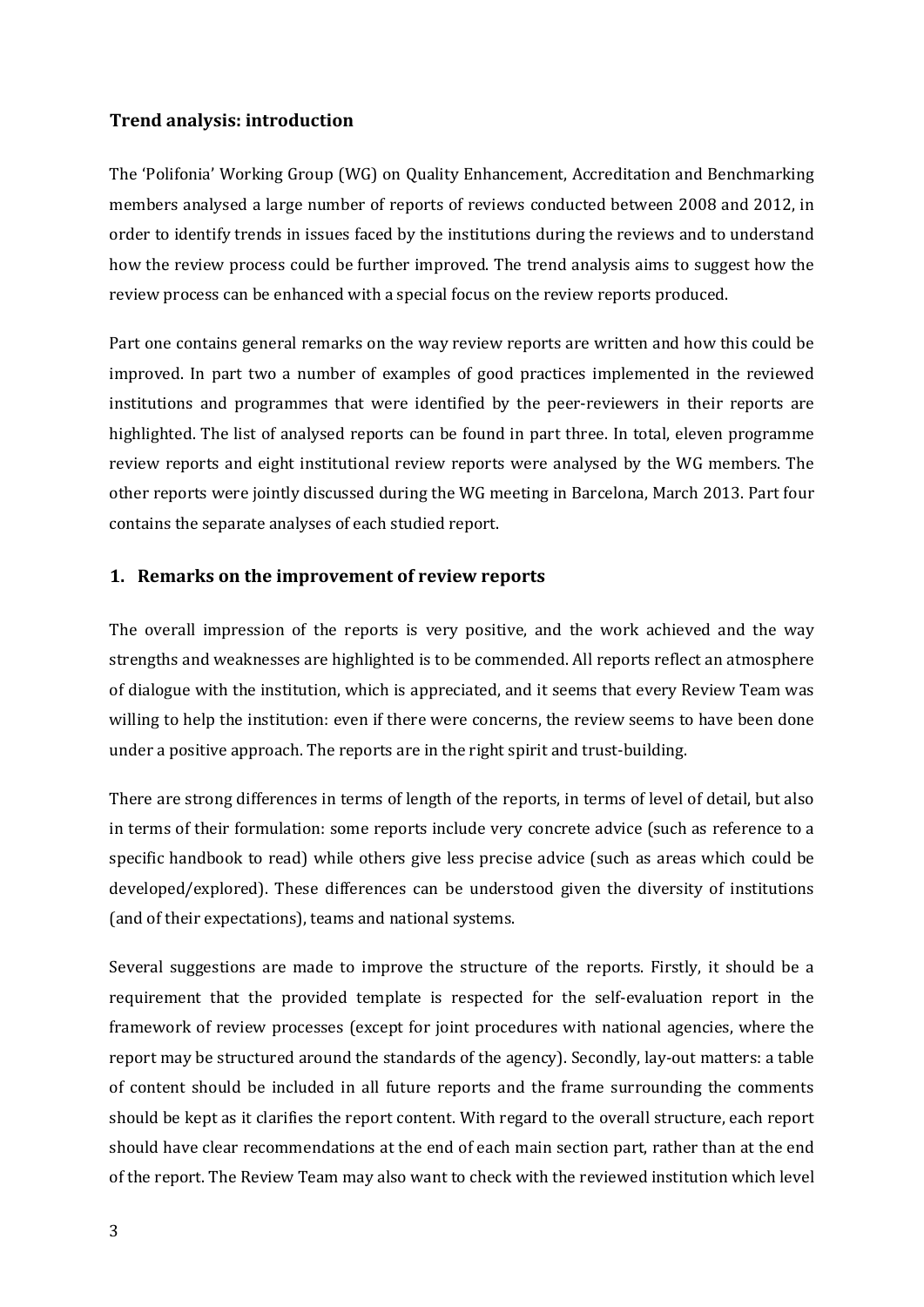of detail is expected for the comments, or judge when they need to express recommendations very precisely or where they can suggest that progress needs to be done in a certain area and leave it to the institution to decide how. The most important is that institutions should be able to understand the reports.

It is suggested that reports could be proof-read by a native speaker and that the wording of recommendations is looked at more carefully to ensure clarity and understanding. In addition, reviewers also have to find the right balance between strong and weak points. Finally, it may be necessary to train experts specifically in report-writing (with a focus on wording recommendations) for procedures in which they are not assisted by as review secretary (i.e. joint procedures with national agencies).

There is also a need to clearly define the target audience of the reports and in some cases to whom the comments are addressed (institutions, potential students, governments). For example in the Oviedo report, some comments from the Review Team are addressed to the government and are actually stronger than those addressed to the institution. Adapting the report content to the audience or producing another report for external parties could therefore be considered.

Institutions often lack a proper understanding of 'quality culture', meaning clear processes for decision-making, effective structure management and relevant internal quality management. At the very beginning of each evaluation procedure, the institution could be sent a thorough explanation of what 'quality culture' embraces. The most important aspects of 'quality culture' should be decision-making processes, institutional structures and effectiveness of strategic management. Also the relevance of internal quality processes and the degree to which their outcomes are used in decision making and strategic management should be stressed, as well as perceived gaps in these internal mechanisms. Finally, it would be beneficial for the institution to prepare a follow-up report after a programme or institutional review has been conducted, in order to report on any changes implemented and analyse if the review was beneficial.

It is also felt that the review system could be further promoted by pointing out its distinctive features: a strong emphasis on the self-evaluation phase, a European and international perspective focused on the higher music education sector, a peer-review approach and a support to improvement. Institutions are willing to actively support the creation of a European framework for accreditation and quality assurance but at the same time they have to face the limitations imposed by national legislation. As a consequence, the main challenge for institutions is to be compliant with the national legislation. Therefore, it could be helpful to invite national or local policy makers during the review processes.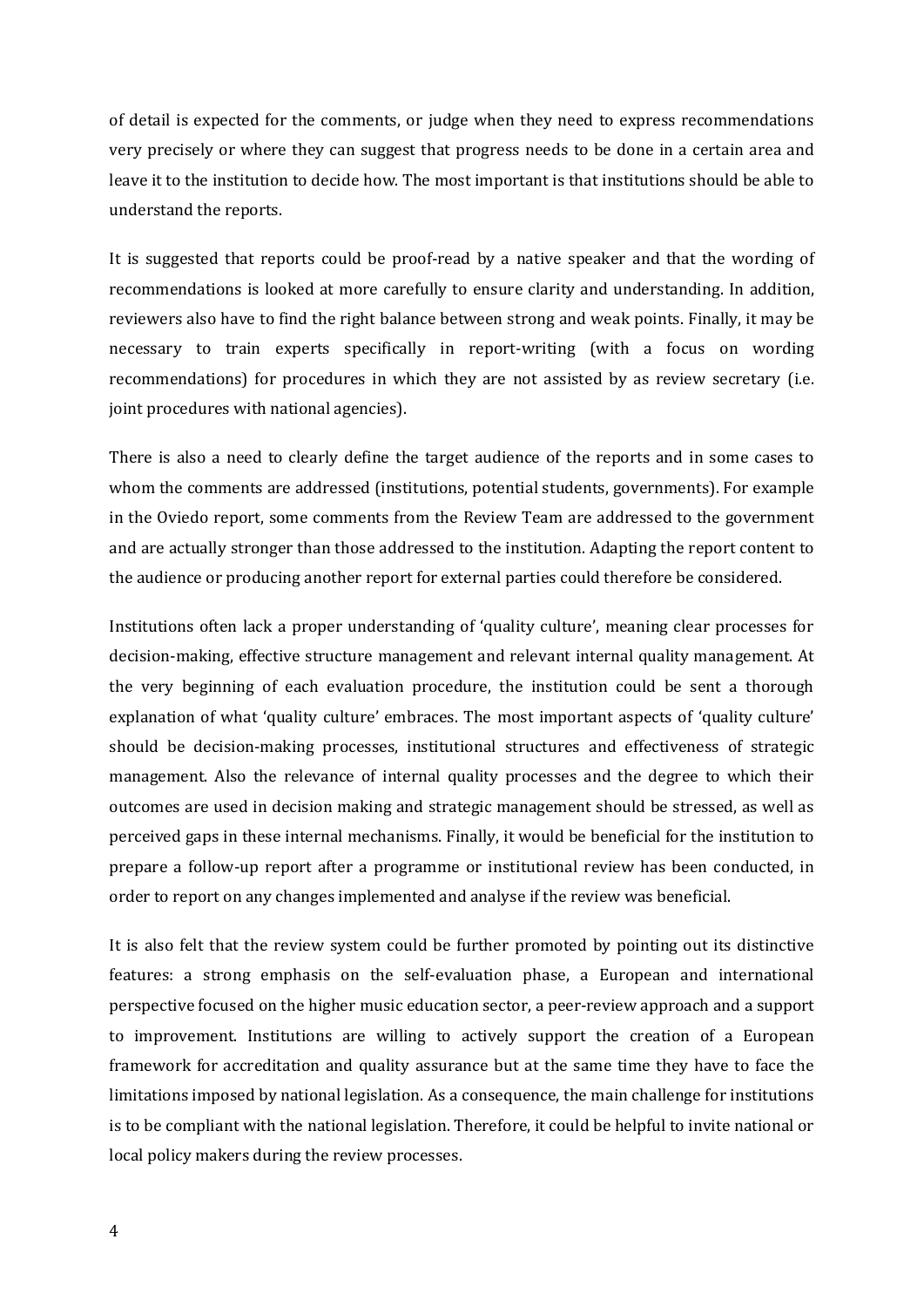#### <span id="page-4-0"></span>**2. Examples of good practice indicated by peer-reviewers**

The WG also identified a number of innovative approaches and/or practices implemented by the institutions reviewed. These examples can be highlighted as good practices which can represent sources of inspiration for other institutions:

Development of a student-generated study plan: before entering the programme, each student writes a Master plan which sets out their motivation, the principal study they wish to follow and/or the goals they wish to accomplish, the research project and its relationship with the principal study and any other personal wishes for the course. Once admitted, the student Master plan is discussed in detail with the corresponding research coach and revised if needed.

Provision of a programme combining Music and Media studies: the programme (three-year fulltime programme delivered across six semesters with a total of 180 ECTS credits) aims at providing basic training for journalistic professions in the media with a strong musical foundation. This is achieved through a combination of education and training in music performance, musicology, and music theory with basic knowledge and skills in media, journalism and media production. The programme strongly focuses on professional practice: students produce their own radio programmes that are transmitted from the institution radio studio on a daily basis and all students are required to do internships in regional and national radio stations.

Support for the teaching staff's artistic and scholarly/research production: the institution allocates 30% of some of the teaching staff members' time for research, following-up those activities through regular interviews. This way, the institution proves its commitment to provide the staff with growing developmental support, e.g. through the establishment of an online database listing staff research activities, the creation of a research conference, as well as an ongoing work on protocols for sabbaticals and on evaluative procedures connected to research awards and research outcomes.

Creation of a platform merging transdisciplinary studies and research: this is a tool to bring together actors from diverse disciplines and institutions, create bridges between individual subjects and link in innovative ways music performance with other artistic disciplines. The implementation of projects should be planned and organized by the institutions in cooperation with external partners.

Development of a course to promote "musical diversity": this course is available at all levels in order to encourage students to deal a wide range of music styles. A tailor-made study plan is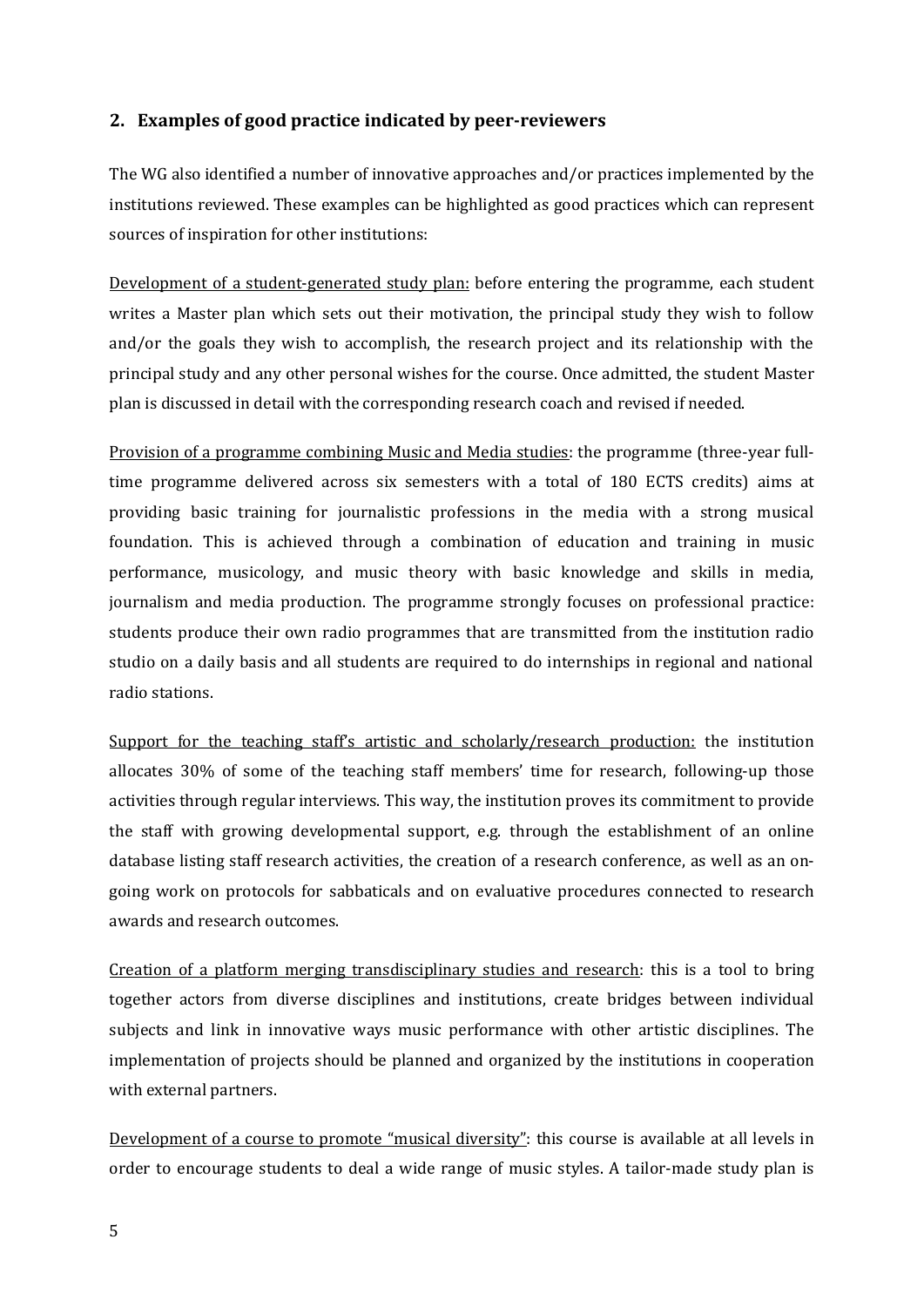developed to support students to find their way in a labour market under constant change. This contributes to an analysis of the constant changing description of the artist and his role in our society, tackling the audience demand for trained versatile musicians..

Provision of opportunities for performance and presentation of student work: students are encouraged to take part in masterclasses, festivals or competitions organised by the institution itself or by partner institutions. In addition, all final examination concerts are open to public. Another possibility for students to present their work can be found in class recitals that take place once per semester, where students have the opportunity to meet graduates. This initiative also includes extra-curricular workshops, symposia, and conferences planned by the institution or by the students themselves, where both students and staff present their work.

Development of designed programmes aiming at actively building a new concept of musicianship: the programmes include interdisciplinary courses where students are requested to work for two weeks in small groups (led by a teacher) towards different kind of projects leading to final results in the form of a performance, lecture or any kind of happening, where different ideas and methods will be the focus point. The projects cover external community settings, lectures, field visits, workshops, collaborations and interactive seminars.

Institutional policy to foster a 'research culture': a research strategy has been developed by the institution that includes the goal to strengthen research-based study programmes. This can be implemented through the inclusion of research in the programmes: a final dissertation at undergraduate level and a research thesis in the Composition Masters. The institution's research outputs are fed into their own teaching and some modules build directly on this research. This research culture is supported by the creation of a discussion forum and the setting up of a research conference.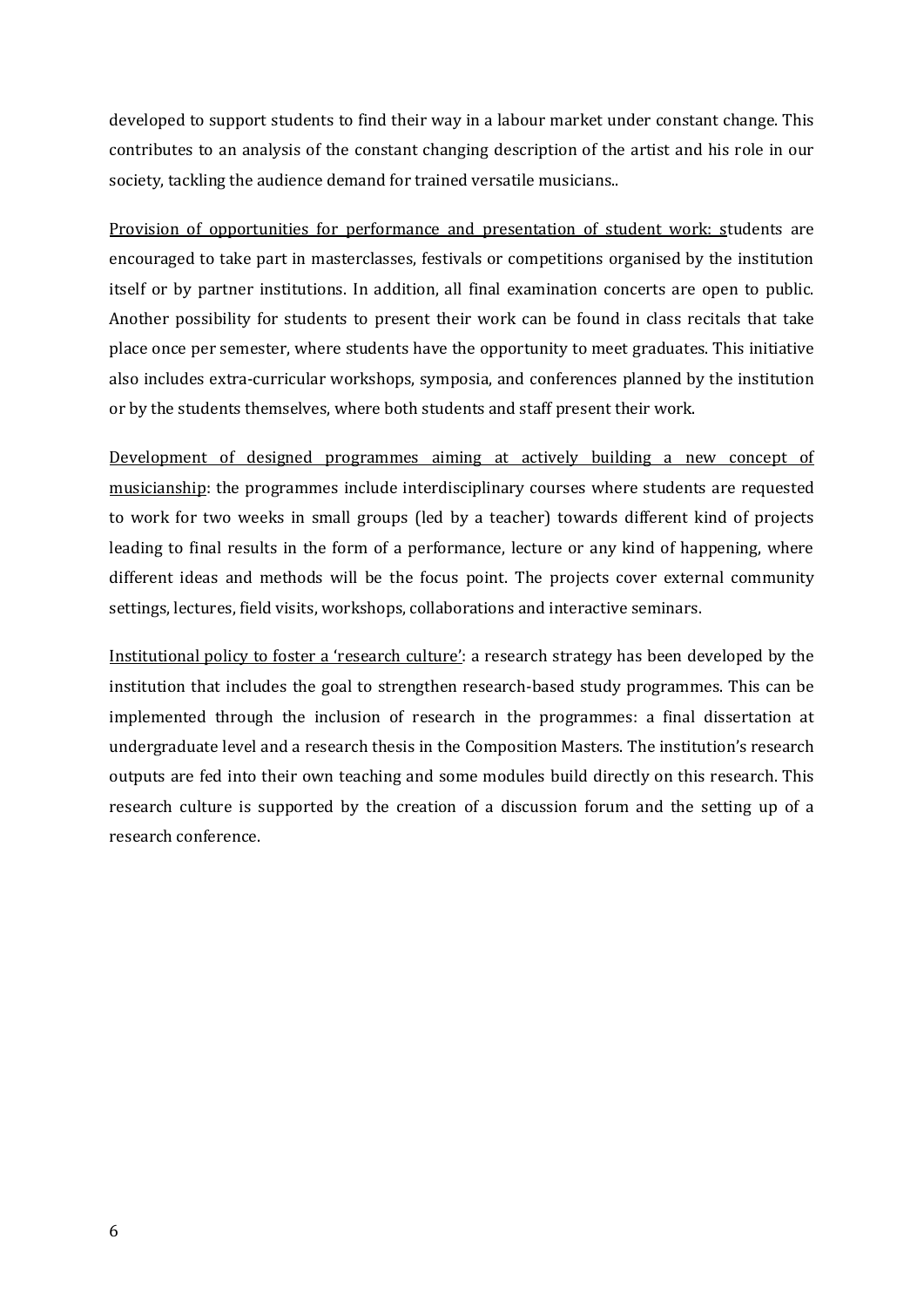# **3. List of analyzed reports of conducted programme and institutional reviews**

<span id="page-6-0"></span>

|                | Dates                        | Institution                                                   | City,<br>Country   | Type of<br>review | Reviewed programme(s) (where<br>appropriate)                                                                                                                                                           | Remarks                                                                                                                       |
|----------------|------------------------------|---------------------------------------------------------------|--------------------|-------------------|--------------------------------------------------------------------------------------------------------------------------------------------------------------------------------------------------------|-------------------------------------------------------------------------------------------------------------------------------|
| $\mathbf{1}$   | 27-30<br>April<br>2008       | Conservatorio Superior de<br>Musica "E. Martinez<br>Torner"   | Oviedo, ES         | Institutional     |                                                                                                                                                                                                        |                                                                                                                               |
| $\overline{c}$ | 23-25<br>2009                | April   Staatliche Hochschule für<br>Musik                    | Trossingen,<br>DE. | Programme         | Master of Arts OrganExpert                                                                                                                                                                             | Under the auspices of the German<br>Agency ACQUIN (Akkreditierungs-,<br>Certifizierungs- und<br>Qualitätssicherungs-Institut) |
| 3              | $8 - 11$<br>February<br>2010 | Conservatorio della<br>Svizzera Italiana                      | Lugano, SW         | Programme         | Master of Arts in Music Pedagogy; Master of<br>Arts in Composition & Music Theory; Master<br>of Arts in Music Performance; Master of Arts<br>in Specialized Music Performance                          | Under the auspices of the Swiss<br>Center of Accreditation and Quality<br>Assurance in Higher Education<br>(OAO)              |
| $\overline{4}$ | 15-19<br>February<br>2010    | Haute Ecole de Musique<br>de Geneve                           | Geneva, SW         | Programme         | Master en Pédagogie musicale; Master en<br>Interprétation musicale; Master en<br>Interprétation musicale spécialisée; Master<br>en Composition et Théorie musicale                                     | Under the auspices of the Swiss<br>Center of Accreditation and Quality<br>Assurance in Higher Education<br>(OAQ)              |
| 5              | $8 - 10$<br>2010             | March   Musik-Akademie Basel,<br>Musikhochschulen FHNW        | Basel, SW          | Programme         | Master of Arts in Musikpädagogik; Master of<br>Arts in Musikalischer Performance; Master of<br>Arts in Spezialisierter Musikalischer<br>Performance; Master of Arts in Komposition<br>und Musiktheorie | Under the auspices of the Swiss<br>Center of Accreditation and Quality<br>Assurance in Higher Education<br>(OAQ)              |
| 6              | 28 - 30 March<br>2010        | Akademia Muzyczna im.<br>Grazyny i Kiejstuta<br>Bacewiczow    | Lodz, PL           | Institutional     |                                                                                                                                                                                                        |                                                                                                                               |
|                | April 2010                   | 30 March-1st   Akademia Muzyczna im<br>Feliksa Nowowiejskiego | Bygdoszcz,<br>PL   | Institutional     |                                                                                                                                                                                                        |                                                                                                                               |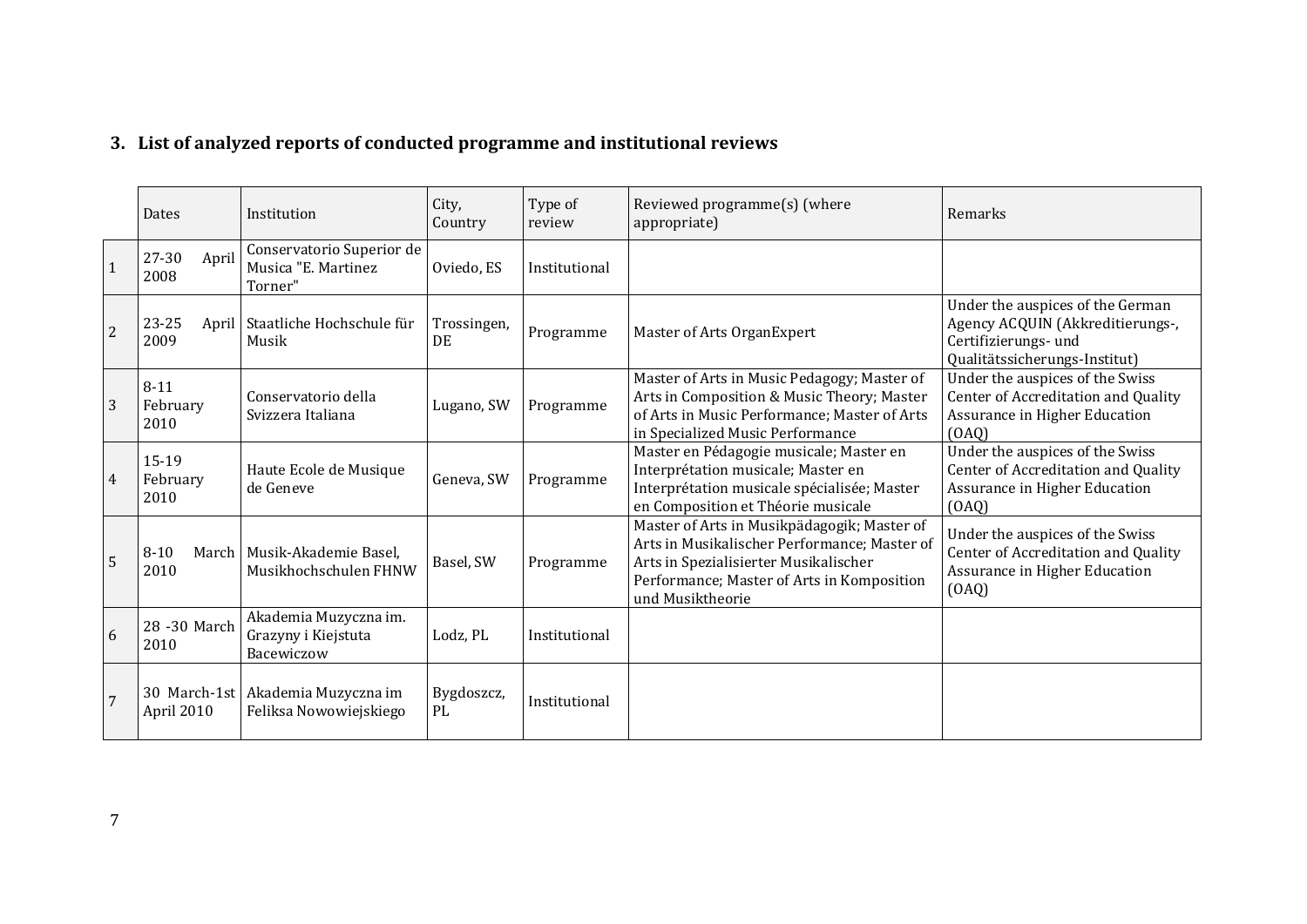| 8  | 21-23<br>2010            | April   Zürcher Hochschule der<br>Künste            | Zurich, SW                                        | Programme     | Master of Arts in Musikpädagogik; Master of<br>Arts in Music Performance Master of Arts<br>Specialized Music Performance                                                                                                                                                                                                                                                                                                                                                                                          | Under the auspices of the German<br>Agency ACQUIN                                                                             |
|----|--------------------------|-----------------------------------------------------|---------------------------------------------------|---------------|-------------------------------------------------------------------------------------------------------------------------------------------------------------------------------------------------------------------------------------------------------------------------------------------------------------------------------------------------------------------------------------------------------------------------------------------------------------------------------------------------------------------|-------------------------------------------------------------------------------------------------------------------------------|
| 9  | 29 April 2010            | Hochschule der Künste<br>Bern                       | Bern, SW                                          | Programme     | Master of Arts in Music Pedagogy; Master of<br>Arts in Music Performance; Master of Arts<br>Specialized Music Performance                                                                                                                                                                                                                                                                                                                                                                                         | Under the auspices of the German<br>Agency ACQUIN (Akkreditierungs-,<br>Certifizierungs- und<br>Qualitätssicherungs-Institut) |
| 10 | $11 - 13$<br>May<br>2010 | Akademia Muzyczna w<br>Krakowie                     | Krakow, PL                                        | Institutional |                                                                                                                                                                                                                                                                                                                                                                                                                                                                                                                   |                                                                                                                               |
| 11 | $10-13$<br>May<br>2010   | Escola Superior de Música<br>e Artes do Espectáculo | Porto, PT                                         | Programme     | Jazz programme (Bachelor); Early Music<br>Programme (Bachelor)                                                                                                                                                                                                                                                                                                                                                                                                                                                    |                                                                                                                               |
| 12 | 26-28<br>May<br>2010     | Academia de Muzica<br><b>Gheorche Dima</b>          | Cluj-Napoca,<br>R <sub>O</sub>                    | Institutional |                                                                                                                                                                                                                                                                                                                                                                                                                                                                                                                   | Under the auspices of the Romanian<br>Agency for Quality Assurance in<br><b>Higher Education (ARACIS)</b>                     |
| 13 | $2 - 4$<br>June<br>2010  | Universitatea Nationala<br>de Muzica Bucuresti      | Bucharest,<br>RO                                  | Institutional |                                                                                                                                                                                                                                                                                                                                                                                                                                                                                                                   | Under the auspices of the Romanian<br>Agency for Quality Assurance in<br><b>Higher Education (ARACIS)</b>                     |
| 14 | 4-7 July 2010            | Hochschule für Musik<br>Karlsruhe                   | Karlsruhe,<br>DE                                  | Programme     | Bachelor Instrumente, Gesang, Dirigieren,<br>Komposition, Musiktheorie; Master<br>Instrumente, Gesang, Dirigieren,<br>Komposition, Musiktheorie,<br>Klavierkammermusik, Liedgestaltung,<br>Korrepetition Historische<br>Tasteninstrumente; Bachelor Operngesang;<br>Master Operngesang; Bachelor<br>Musikjournalismus für Rundfunk und<br>Multimedia; Master Musikjournalismus für<br>Rundfunk und Multimedia; Bachelor<br>Musikwissenschaft/Musikinformatik; Master<br>Musikwissenschaft; Master Musikinformatik | Under the auspices of the German<br>Agency ZeVA (Zentrale Evaluations-<br>und Akkreditierungsagentur)                         |
| 15 | 20-25<br>2010            | Sept   Lietuvos Muzikos ir<br>Teatro Akademija      | <b>LT</b><br>Vilnius.<br>and Kaunas,<br><b>LT</b> | Programme     | Bachelor Music Performance Art; Bachelor<br>General Music Didactics; Bachelor<br>Composition; Master Music Performance Art;<br>Master General Music Didactics; Master<br>Composition; Master Pedagogy of Music                                                                                                                                                                                                                                                                                                    | Under the auspices of the Lithuanian<br>Centre for Quality Assessment in<br><b>Higher Education (CQAHE)</b>                   |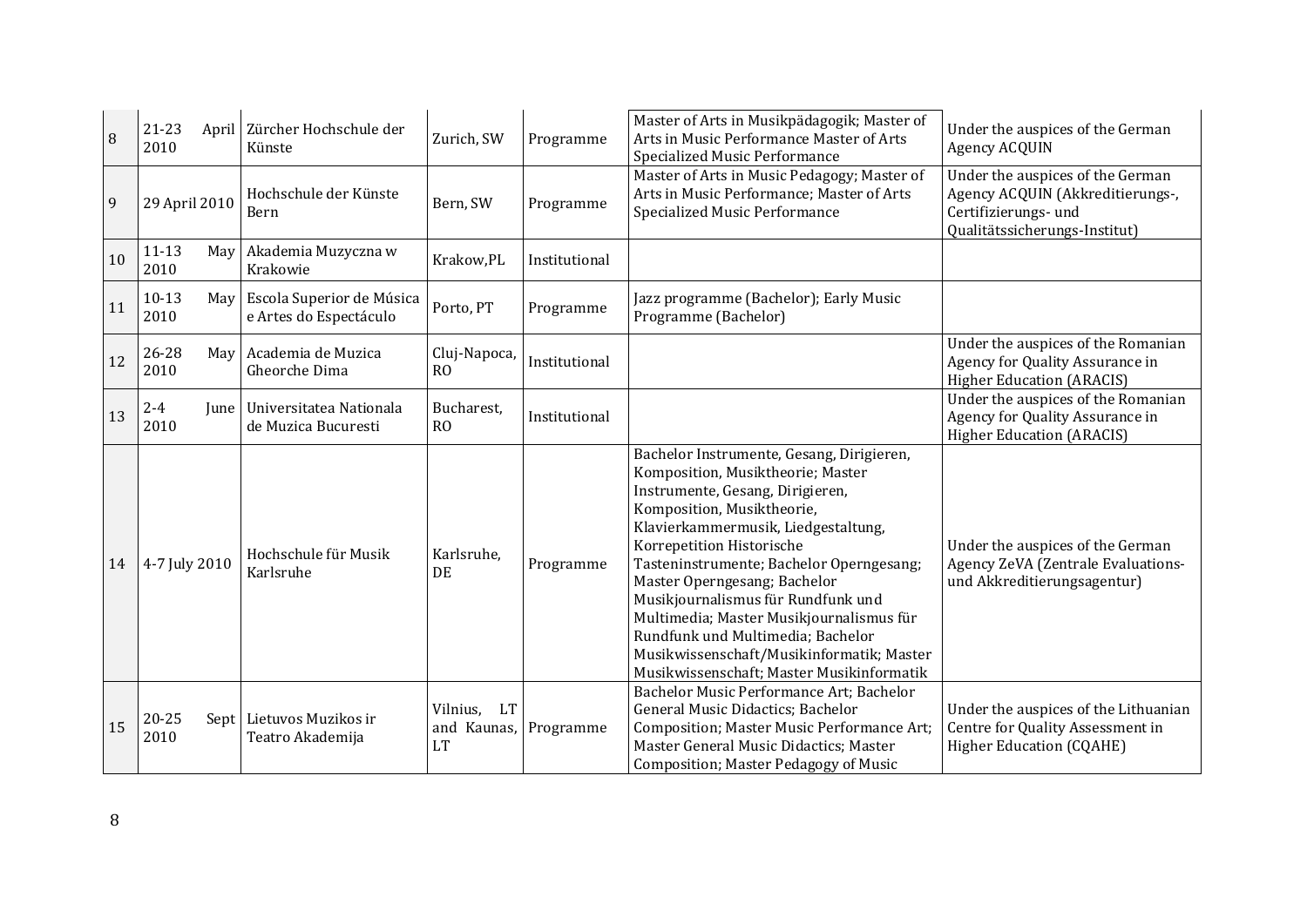| 16 | $16 - 18$<br>February<br>2012 | Gnesins Russian Academy<br>of Music                              | Moscow, RU                 | Programme     | Bachelor, Master and Specialist's diploma in<br><b>Academic Choir Conducting</b> | Under the auspices of the Russian<br><b>Center of Public Accreditation</b><br>(NCPA)                                                                                                                                                          |
|----|-------------------------------|------------------------------------------------------------------|----------------------------|---------------|----------------------------------------------------------------------------------|-----------------------------------------------------------------------------------------------------------------------------------------------------------------------------------------------------------------------------------------------|
| 17 | April<br>$2 - 4$<br>2012      | Queensland<br>Conservatorium, Griffith<br>University in Brisbane | Brisbane,<br>AU            | Institutional |                                                                                  |                                                                                                                                                                                                                                               |
| 18 | May<br>$8 - 10$<br>2012       | Department of Music of<br>the Iceland Academy of<br>Arts         | Reykjavik, IS              | Institutional |                                                                                  |                                                                                                                                                                                                                                               |
| 19 | $11 - 13$<br>June<br>2012     | University of the Arts the<br>Hague, Royal<br>Conservatoire      | The<br>Hague,<br><b>NL</b> | Programme     | Master of Music; Master of Sonology                                              | AEC was mandated by the<br>Conservatoire to operate as an<br>independent evaluation agency for<br>the accreditation of two Masters<br>programmes within the assessment<br>framework of the Dutch national<br>Accreditation organisation NVAO. |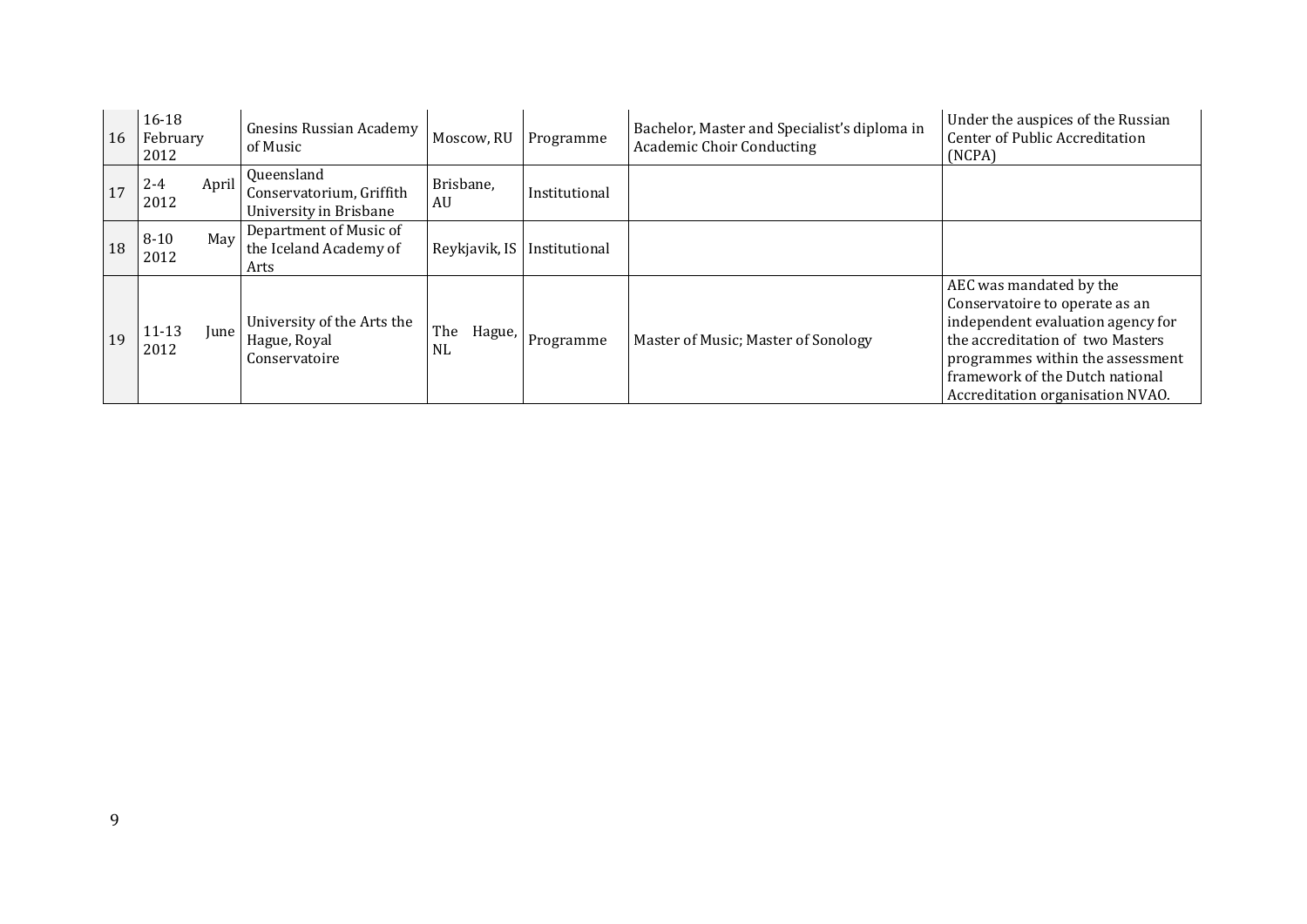# <span id="page-9-0"></span>**4. Detailed analysis of reports**

# <span id="page-9-1"></span>**A. Conservatorio Superior de Musica del Principado de Asturias "E. Martinez Torner"**

Name of Institution reviewed: Conservatorio Superior de Musica del Principado de Asturias "E. Martinez Torner" (CONSMUPA) in Oviedo Date of review: 28-29 April 2008

Programme or institutional review: Institutional

Quality Enhancement Process

|                               | The report shows a friendly and supportive attitude towards        |  |  |
|-------------------------------|--------------------------------------------------------------------|--|--|
|                               | the Conservatory. Negative statements are always combined          |  |  |
| What<br>general<br>is<br>your | with suggestions and offers to improve the situation.              |  |  |
| impression of the report?     | Critical statements, which are addressed to policy makers are      |  |  |
|                               | sometimes formulated less friendly than those that are             |  |  |
|                               | addressed to the institution itself.                               |  |  |
|                               | Yes. Clear and unequivocal language. Short phrases. There are      |  |  |
|                               | no frills. The report only contains statements, which are worth    |  |  |
|                               | to be stated.                                                      |  |  |
| Is the report readable and    | The summary is clear and understandable, but the weak points       |  |  |
| clear? (Please explain)       | tend to be formulated "soft" and "polite". It could be even        |  |  |
|                               | helpful for the institution to get them described in a more tough  |  |  |
|                               | and straight manner.                                               |  |  |
|                               | As mentioned above, this is a friendly and supporting report.      |  |  |
|                               | But the institution's standing could also be seen more critical as |  |  |
| a good balance<br>there<br>Is | the country's HEIs in music do not have a long tradition and are   |  |  |
| strengths<br>between<br>and   | just in the beginnings. The report's attitude can be seen as the   |  |  |
| weaknesses highlighted?       | result of a tactical and strategic decision to supply as much      |  |  |
|                               | support as possible to the institution in order to improve its     |  |  |
|                               | situation. In this regard the report is balanced out excellently!  |  |  |
| Are the suggestions for       | Yes, they are clearly understandable. But sometimes the            |  |  |
| actions to be undertaken      | measures to be taken require extensive changes, which              |  |  |
| formulated in a clear way     | certainly cannot be implemented in one single process step.        |  |  |
| (so that the actions needed   | This fact might not always be considered in an appropriate         |  |  |
| for change can be clearly     | manner.                                                            |  |  |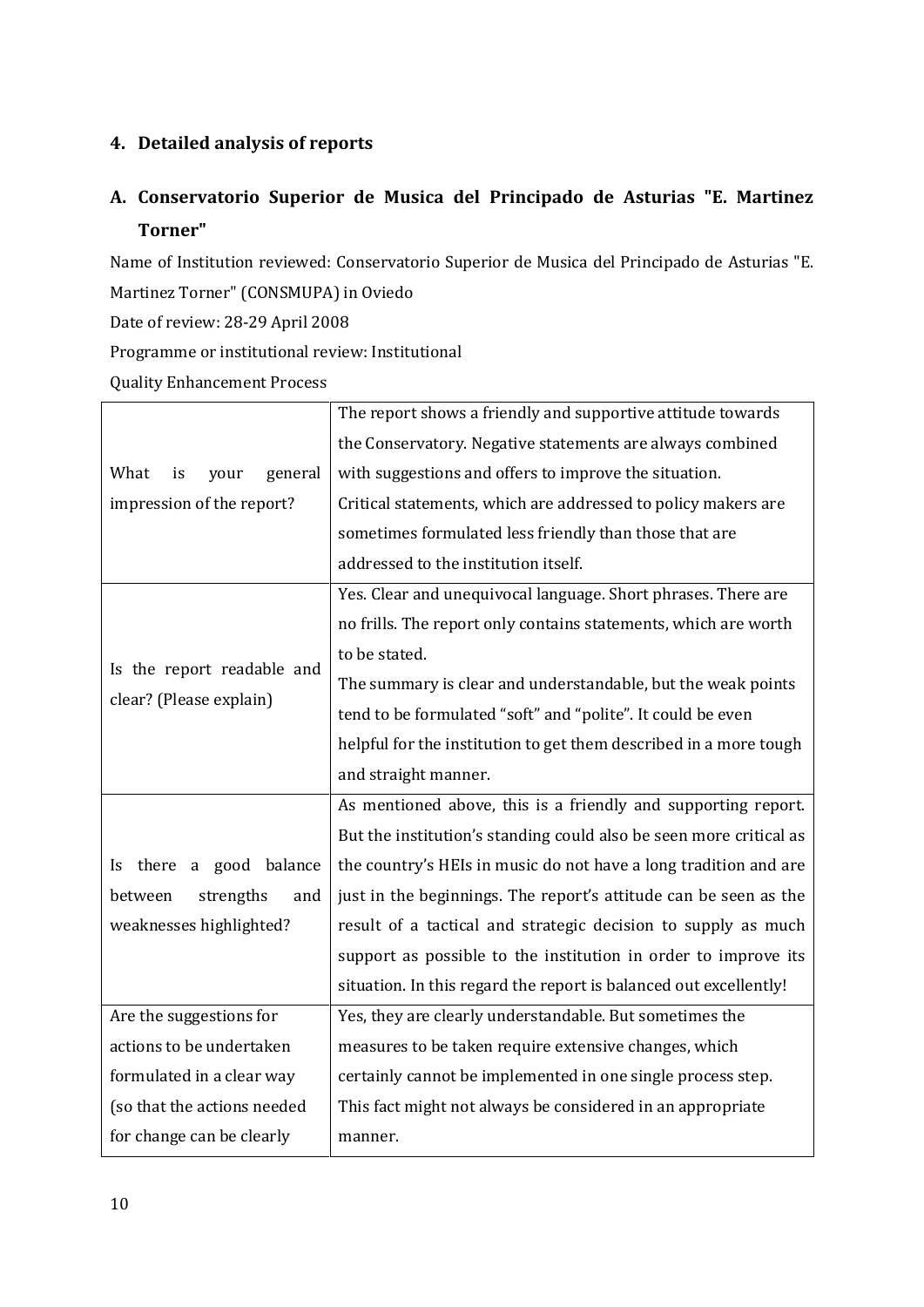| understood)? |  |
|--------------|--|
|--------------|--|

# <span id="page-10-0"></span>**B. Master of Arts Organ Expert - Staatliche Hochschule für Musik**

Name of Institution reviewed: Staatliche Hochschule für Musik in Trossingen Date of review: 23-25 April 2009 Programme or institutional review: Master of Arts Organ Expert

Joint Collaborative Review with ACQUIN

| What is your general<br>impression of the report?                           | It's a very readable and thorough report that gives a clear<br>impression of the programme and the strengths and<br>weaknesses that the committee identified                                                                                                                                                                                                                                                                                                                                                                                                                                                   |
|-----------------------------------------------------------------------------|----------------------------------------------------------------------------------------------------------------------------------------------------------------------------------------------------------------------------------------------------------------------------------------------------------------------------------------------------------------------------------------------------------------------------------------------------------------------------------------------------------------------------------------------------------------------------------------------------------------|
| Is the report readable and<br>clear? (Please explain)                       | I like the references to the meetings were specific themes were<br>discussed and clarified. For instance the conclusion on page 10<br>that the PDD and AEC learning outcomes were taken into<br>account in the curriculum, which the committee saw confirmed<br>in meeting 2 with the programme coordinator and the<br>management. The same goes for the references to the report<br>and the several appendices that prove the conclusions of the<br>committee.<br>It could have a table contents to make it clear in advance were<br>certain aspects (f.i. The standards summary on page 30. can be<br>found) |
| Is there a good balance<br>between strengths and<br>weaknesses highlighted? | The list of 'points for improvement' is much longer than the list<br>of strengths, but that could be the reality of the situation.<br>However, some 'weaknesses' are stressed very elaborately in<br>different suggestions for improvement, for instance the<br>suggestions that all courses within the programme should be on<br>a master level is mentioned in 'curriculum delivery, page 31',<br>in entrance examinations, page 31 and in 'master level page 31.<br>To comprise these suggestions in one 'area for improvement'<br>could have a balancing effect.                                           |
| Are the suggestions for<br>actions to be undertaken                         | Yes, but maybe they could be included in the report in a<br>different manner visually. And more consistently. Now,                                                                                                                                                                                                                                                                                                                                                                                                                                                                                             |
| formulated in a clear way                                                   | sometimes there is a specific set of recommendations                                                                                                                                                                                                                                                                                                                                                                                                                                                                                                                                                           |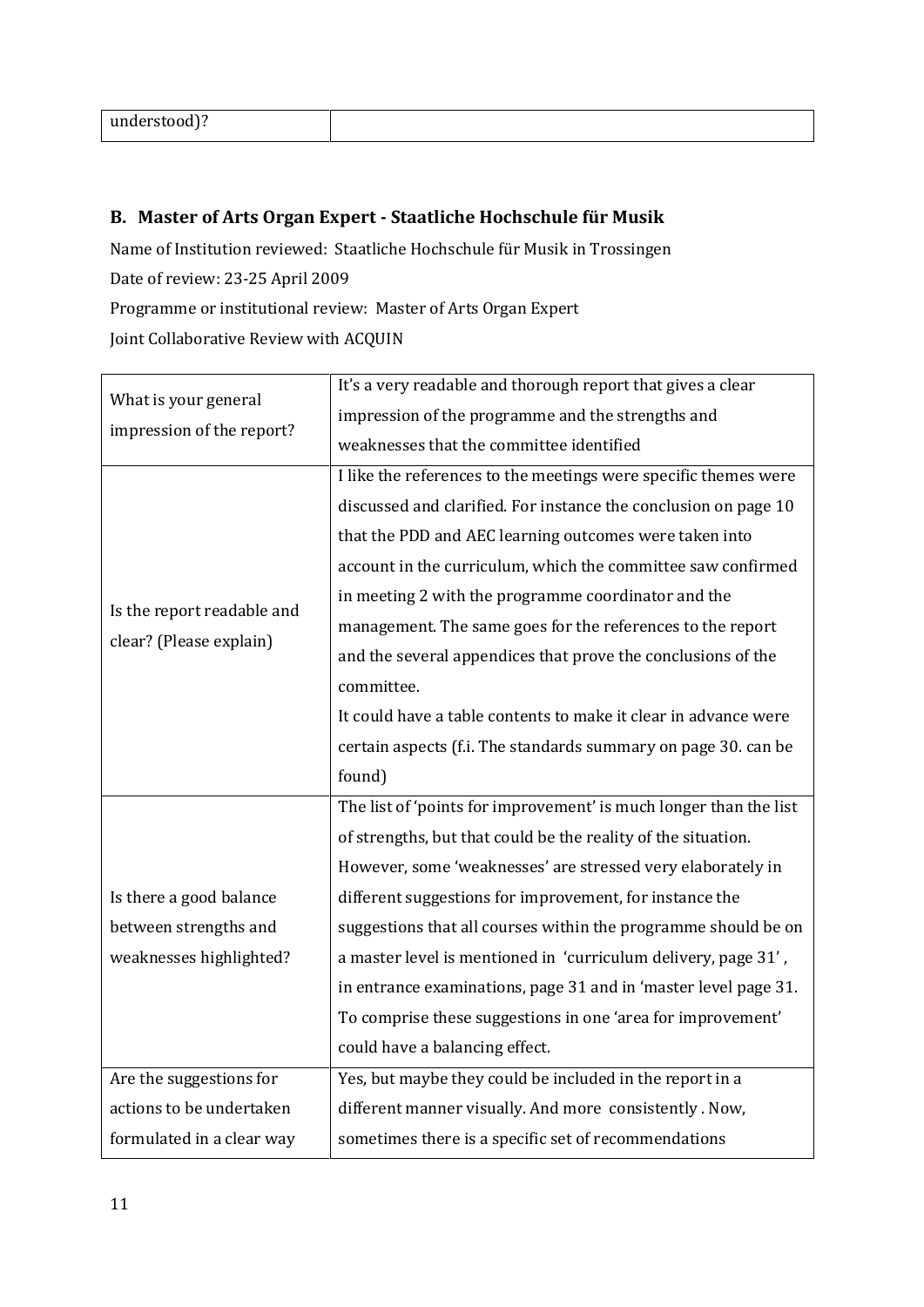| (so that the actions needed | mentioned f.i. page 8, and in other sections recommendations        |
|-----------------------------|---------------------------------------------------------------------|
| for change can be clearly   | are discretely included in a conclusion and could be more           |
| understood)?                | clearly discernible. It would be nice if you could just scan the    |
|                             | document on recommendations quickly.                                |
|                             | Later I found out that these points are listed later in the         |
|                             | document (which is handy, but I would preferred to have found       |
|                             | out earlier, with a table contents), but this list does not include |
|                             | all suggestions for action that I saw in the document. For          |
|                             | instance the suggestion of developing a formal plan for             |
|                             | acquiring more additional instruments on page 17 or the need        |
|                             | for formalisation of assessment procedures mentioned on page        |
|                             | 21 are not mentioned in the standards summary on pages 30-          |
|                             | 32.                                                                 |
|                             | I really like the very concrete suggestions made in the             |
|                             | recommendations used in the report for further information.         |
|                             | For instance the reference to an AEC handbook (in German!) on       |
|                             | page 25 which could be helpful to the institution.                  |

# <span id="page-11-0"></span>**C. Conservatorio della Svizzera italiana**

Name of Institution reviewed: Conservatorio della Svizzera italiana in Lugano

Date of review: 25 April 2012

Programme or institutional review: Master of Arts in Music Pedagogy; Master of Arts in Composition & Music Theory; Master of Arts in Music Performance; Master of Arts in Specialized Music Performance

Joint Collaborative Review with OAQ

| What is your general<br>impression of the report? | First impression: So may programmes in one report, is that<br>possible?<br>How did the committee experience this challenge?<br>And how was the report written, and by who? There seems to<br>have been no secretary on the panel. |
|---------------------------------------------------|-----------------------------------------------------------------------------------------------------------------------------------------------------------------------------------------------------------------------------------|
|---------------------------------------------------|-----------------------------------------------------------------------------------------------------------------------------------------------------------------------------------------------------------------------------------|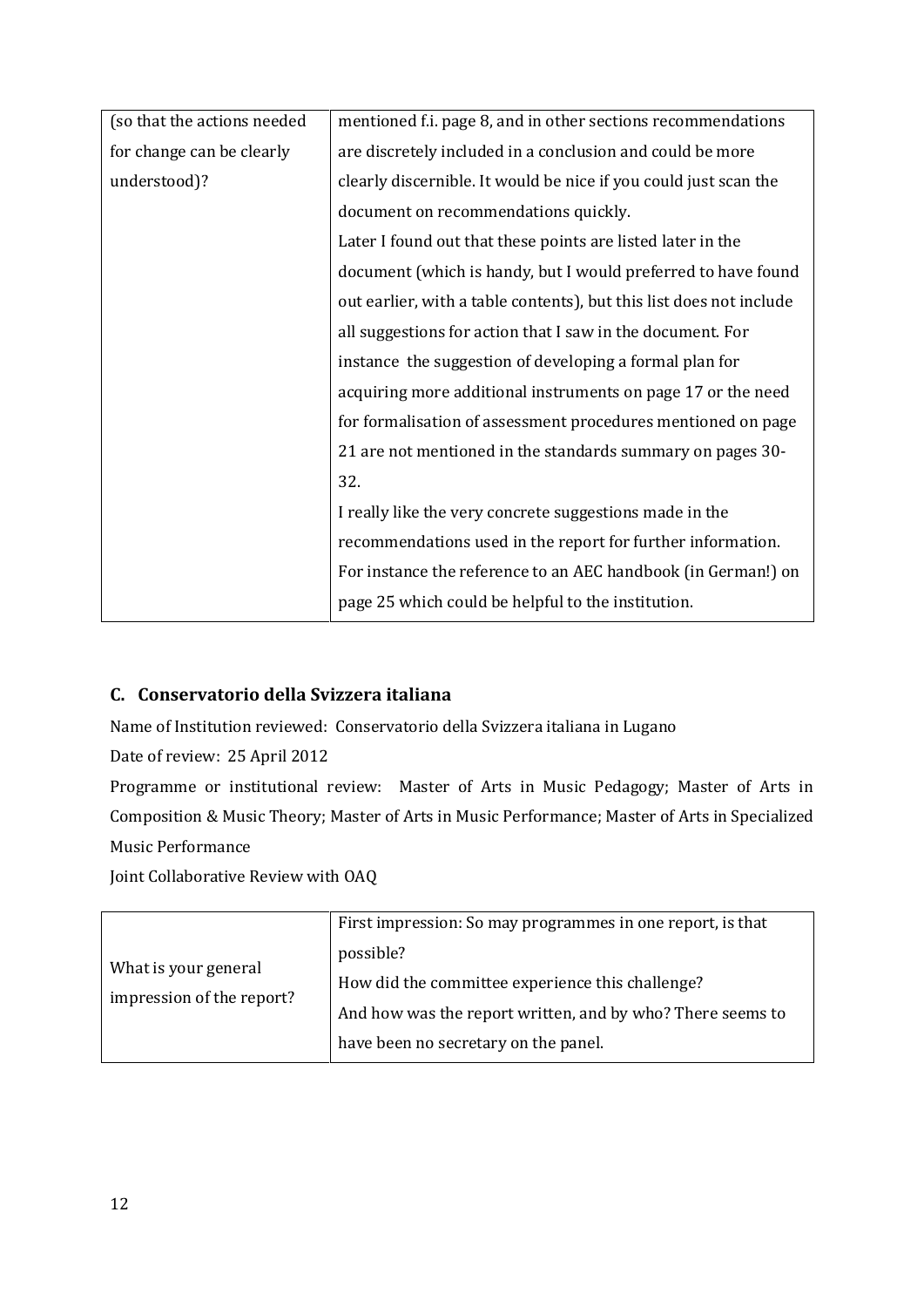|                                                                             | Although the structure of the on-site visit is summarised on                       |
|-----------------------------------------------------------------------------|------------------------------------------------------------------------------------|
|                                                                             | page 5, I would have preferred to be able to see the detailed                      |
|                                                                             | programme of the visit, in order to get a better impression of                     |
| Is the report readable and                                                  | who was involved in which discussions and in which sequence.                       |
| clear? (Please explain)                                                     |                                                                                    |
|                                                                             | It's not always easy to read because of the large amount of                        |
|                                                                             | different abbreviations used and references to specific                            |
|                                                                             | standards of either the AEC and or the OAQ.                                        |
|                                                                             |                                                                                    |
| Is there a good balance<br>between strengths and<br>weaknesses highlighted? | Yes, and the specific chapter on page 23-24 was very easy and<br>enjoyable to read |
| Are the suggestions for                                                     | Suggestions for approval are formulated clearly but sometimes                      |
| actions to be undertaken                                                    | could be more concrete. For instance 'there may be further                         |
| formulated in a clear way                                                   | ways' or 'more might still be done to ' are much used terms.                       |
| (so that the actions needed                                                 | What exactly is the difference between the 'recommendations'                       |
| for change can be clearly                                                   | and the 'suggestions' that are made in different paragraphs on                     |
| understood)?                                                                | page 24-26?                                                                        |

# <span id="page-12-0"></span>**D. HEM Genève-Lausanne, HES-SO**

Name of Institution reviewed: HEM Genève-Lausanne, HES-SO

Date of review: April 2010

Programme or institutional review: programme

Joint Collaborative Review with national agency OAQ

|                                | Very detailed, rich. Long and complex site-visit (5 sites, 4       |
|--------------------------------|--------------------------------------------------------------------|
| What<br>is<br>general<br>vour  | programs): the report goes into this complexity, but manages to    |
| impression of the report?      | give a global image of the context as well as de detailed analysis |
|                                | of each local (or program) situation.                              |
|                                | Clear and very well written. However, in some parts, a little bit  |
| the report readable and<br>ls. | "too much written", a lot of text. Some tables would be welcome    |
| clear? (Please explain)        | (e.g. p. 6 & 7 a schedule could be clearer than a written          |
|                                | description), or even more titles/under-titles, underlining,       |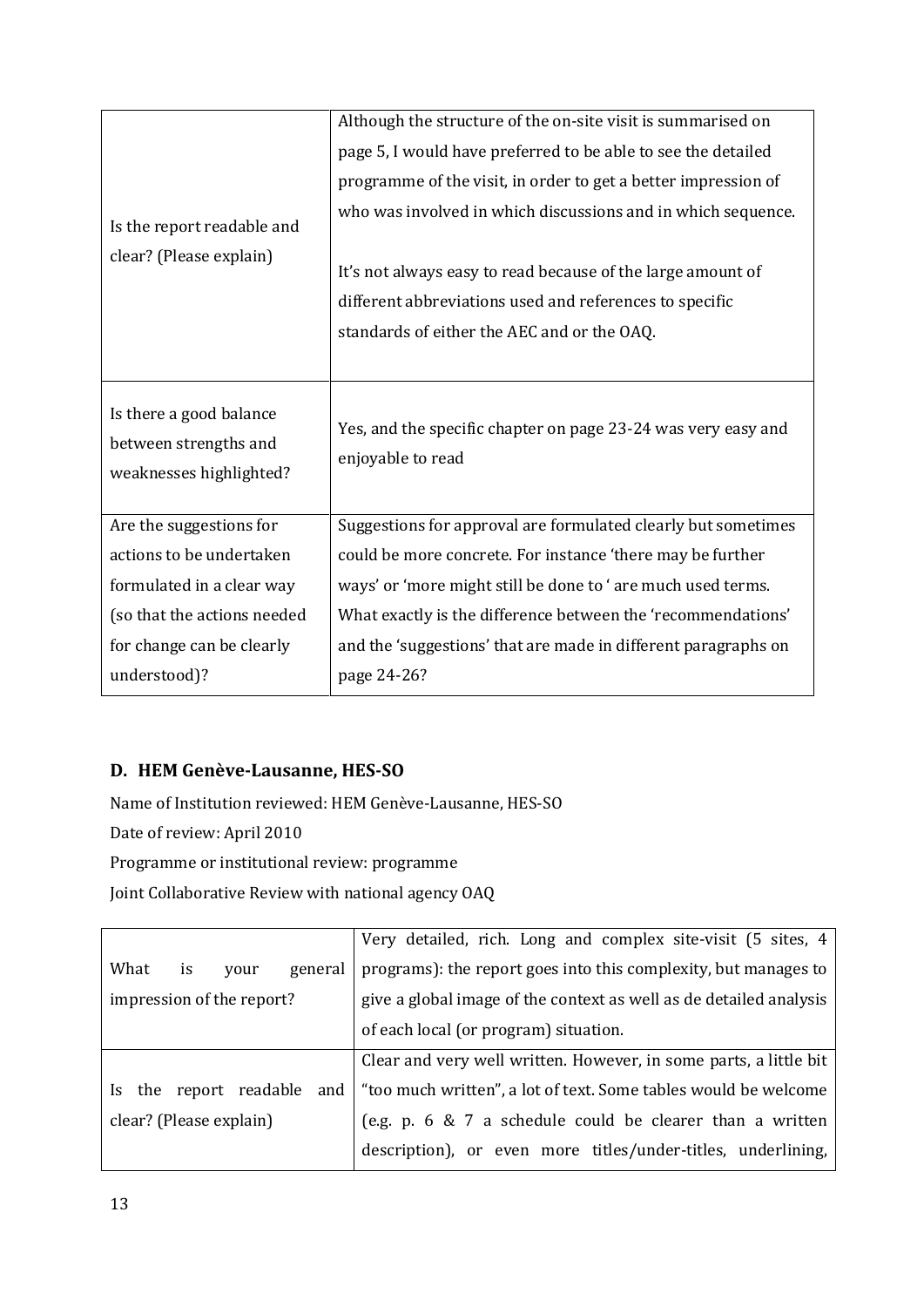|                                  | because of the 4 different MA.                                      |
|----------------------------------|---------------------------------------------------------------------|
|                                  | It is sometimes difficult to differentiate abstracts form the SER   |
|                                  | (no explicit references) from the findings of the reviewers (e.g.   |
|                                  | p. $7 \& 8$ : the description of the program contains elements of   |
|                                  | analysis).                                                          |
|                                  | In the 2 other reports, conclusions and findings are presented      |
|                                  | in a "square", and all the statements are referenced (SER,          |
|                                  | meeting, etc.), this would be clearer.                              |
|                                  | Yes, although the weaknesses are almost always presented first.     |
|                                  | Conditions, recommendations, suggestions are formulated             |
|                                  | carefully (in bold), so that the hierarchy between them is          |
| Is there a good balance between  | comprehensible.                                                     |
| strengths<br>and<br>weaknesses   | MA in Music Pedagogy (pages 9 & 10): I could find very few          |
| highlighted?                     | remarks about the "instrumental and vocal" Major, although the      |
|                                  | 2 other Majors are discussed in profound details. It's likely that  |
|                                  | this major presents less weaknesses than the 2 other ones, but      |
|                                  | the strengths could have benne highlighted.                         |
| Are the suggestions for actions  | Yes, especially those that implicate a follow-up at institutional-, |
| to be undertaken formulated in   | local -, national level.                                            |
| a clear way (so that the actions | E.g.: School music requirements, Master in specialized Music        |
| needed for change<br>be<br>can   | performance/ 3rd cycle.                                             |
| clearly understood)?             |                                                                     |

# <span id="page-13-0"></span>**E. Hochschule für Musik, Basel**

Name of Institution reviewed: Hochschule für Musik in Basel + Schola Cantorum Basiliensis

Date of review: 12. July 2010

Programme or institutional review: Master programmes review

Joint Collaborative Review with OAQ

| What is your general      | It is a very well organised report: succinct, clear structured, |
|---------------------------|-----------------------------------------------------------------|
| impression of the report? | balanced.                                                       |
|                           | The report envisages four master programmes of two Basel        |
|                           | institutions which are united (Hochschule für Musik, Schola     |
|                           | Cantorum).                                                      |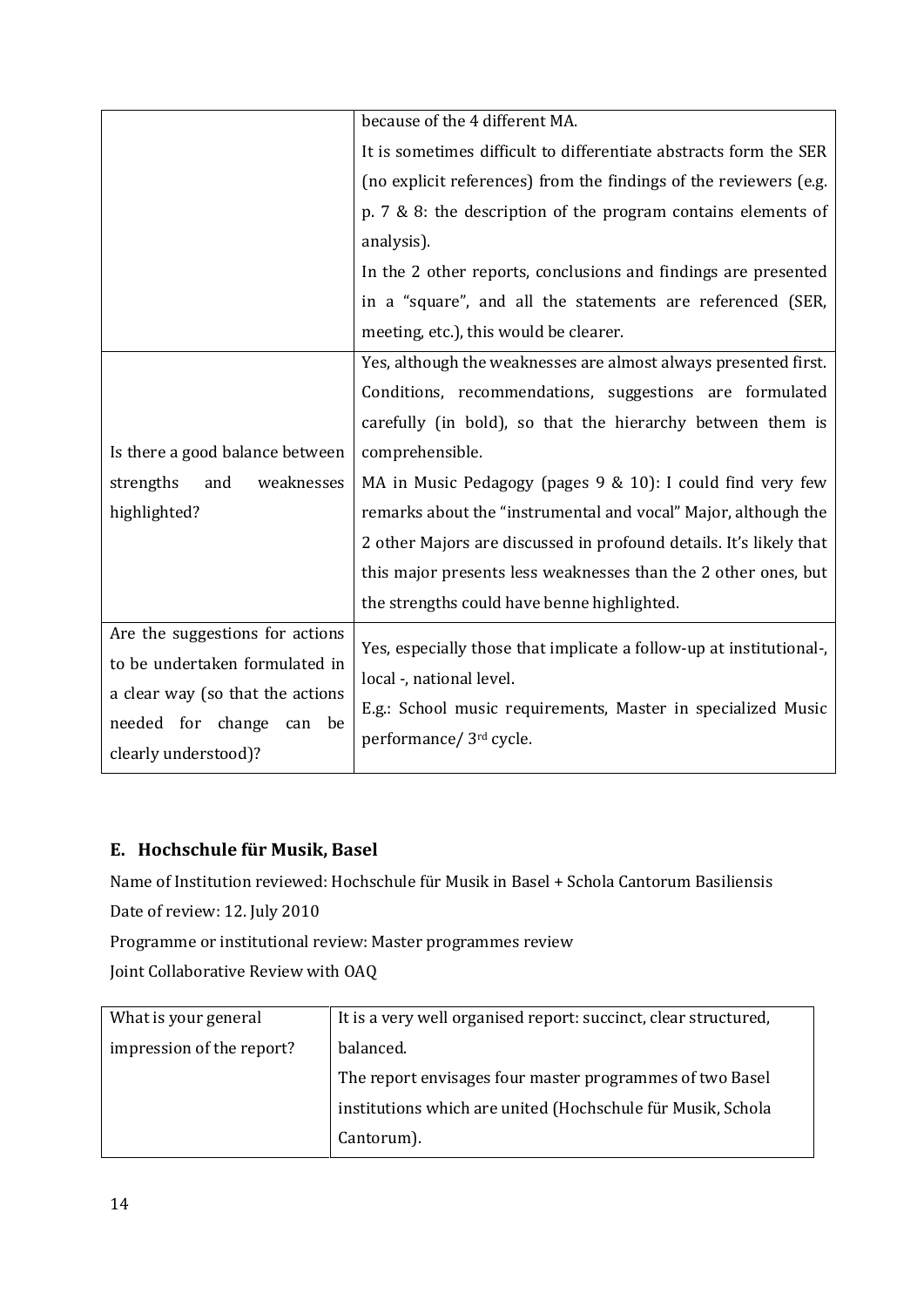| Is the report readable and  | Yes. The report follows some precise points (collaboration      |
|-----------------------------|-----------------------------------------------------------------|
| clear? (Please explain)     | between AEC and OAQ standards), which are stated and then       |
|                             | briefly explained.                                              |
| Is there a good balance     | Yes. There is a summary of strengths and weaknesses at p.29-    |
| between strengths and       | 30. More than this, one can follow through the whole document   |
| weaknesses highlighted?     | the highlight of strengths and weaknesses, combined with        |
|                             | suggestions.                                                    |
|                             | For instance, p.14:                                             |
|                             | Students and teachers are ideally involved in the process of    |
|                             | taking decisions, but the quality management should be          |
|                             | stronger defined (as in information gathering, analysis,        |
|                             | implementation and communication).                              |
| Are the suggestions for     |                                                                 |
| actions to be undertaken    |                                                                 |
| formulated in a clear way   | Yes, for example the suggestion regarding the Alumni (p.15), or |
| (so that the actions needed | the one about credit points (p.18), etc.                        |
| for change can be clearly   |                                                                 |
| understood)?                |                                                                 |

# <span id="page-14-0"></span>**F. Academy of Music Lodz**

Name of Institution reviewed: Academy of Music Lodz Date of review: 29-30 March 2010 Programme or institutional review: Institutional Review Quality Enhancement Process

| What is your general       | Good Impression, very readable report. Missed the table of |
|----------------------------|------------------------------------------------------------|
| impression of the report?  | contents. Liked the framed feedback from the committee.    |
| Is the report readable and | See the above                                              |
| clear? (Please explain)    |                                                            |
|                            |                                                            |
| Is there a good balance    | yes                                                        |
| between strengths and      |                                                            |
| weaknesses highlighted?    |                                                            |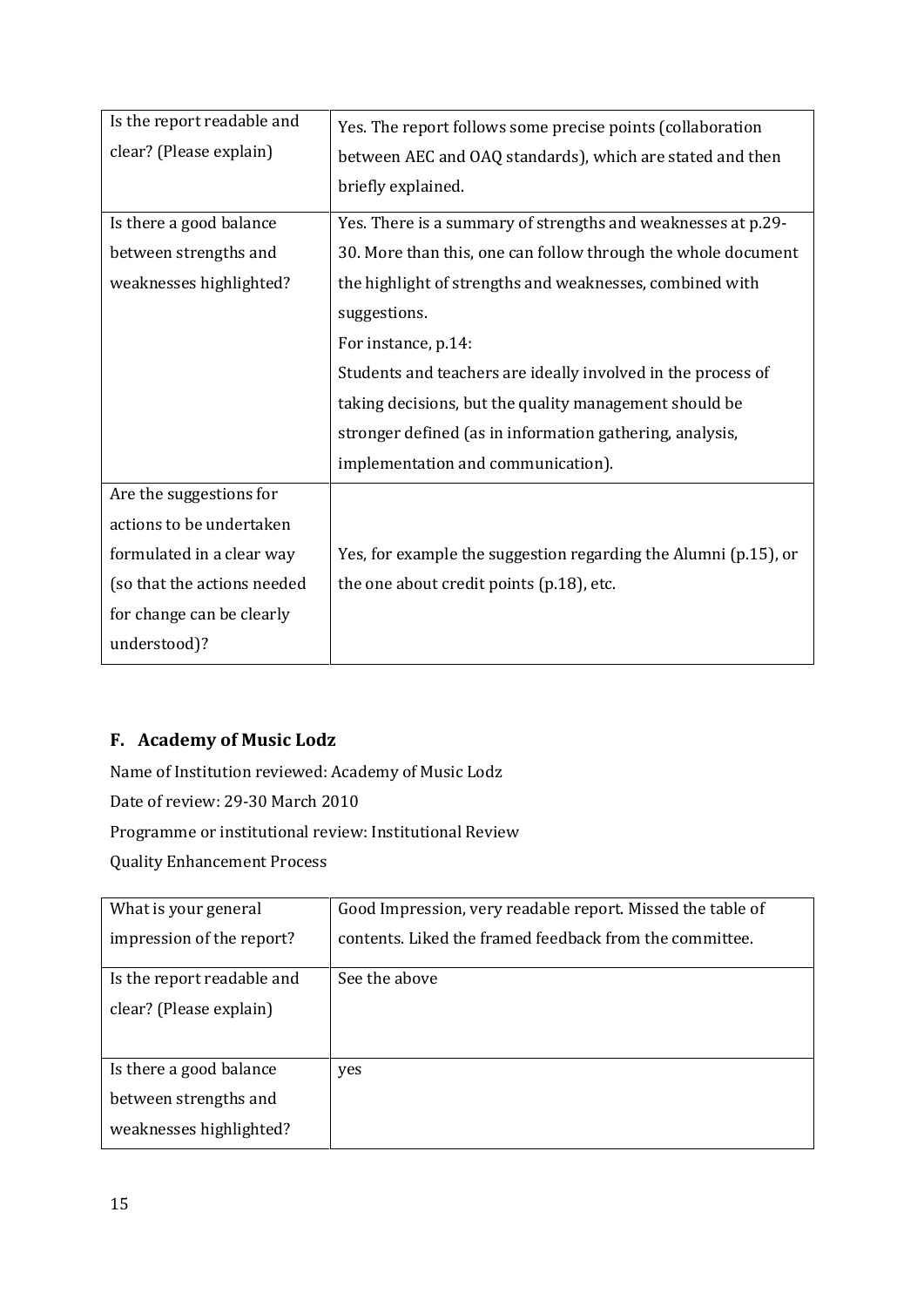| Are the suggestions for     | Very much so. The references to earlier discussions during the |
|-----------------------------|----------------------------------------------------------------|
| actions to be undertaken    | visit and to the original reflection document are very         |
| formulated in a clear way   | informative and all suggestions are described with concrete    |
| (so that the actions needed | examples of what could be done or considered.                  |
| for change can be clearly   |                                                                |
| understood)?                |                                                                |

# <span id="page-15-0"></span>**G. Akademia Muzyczna im Feliksa Nowowiejskiego Bydgoszcz**

Name of Institution reviewed: Bydgoszcz

Date of review: March 2010

Programme or institutional review: Institutional

Quality Enhancement Process

| What is your general            | I can feel differences in approach (or in culture) between the |
|---------------------------------|----------------------------------------------------------------|
| impression of the report?       | committee and the HEI. However, it's a good report, and        |
|                                 | probably very useful for the institution.                      |
| Is the report readable and      | Sometimes difficult to understand how the committee comes to   |
| clear? (Please explain)         | an "impression", e.g. page 19: "Although no detailed data the  |
|                                 | C gained the impression", and "The C had the impression",      |
|                                 | page 27: "While there was no evidence" "the C did not have     |
|                                 | the opportunity to discuss but gained the strong               |
|                                 | impression"                                                    |
|                                 | That might seem a "diplomatic" formulation to the reader, or   |
|                                 | subjectivity?                                                  |
| Is there a good balance         | The strong points seem better highlighted in the summary than  |
| between strengths and           | throughout the report itself. So, in the summary, the balance  |
| weaknesses highlighted?         | seems OK, but in the report, the weaknesses seem more          |
|                                 | important.                                                     |
| Are the suggestions for actions | Prudent and diplomatic formulations, but the suggestions are   |
| to be undertaken formulated     | clear and frank, and even very concrete [page 25 below:        |
| in a clear way (so that the     | pointing on AEC Handbook].                                     |
| actions needed for change can   | Some are even "warnings" or comparisons, tending to            |
| be clearly understood)?         | benchmarking (page 25).                                        |
|                                 |                                                                |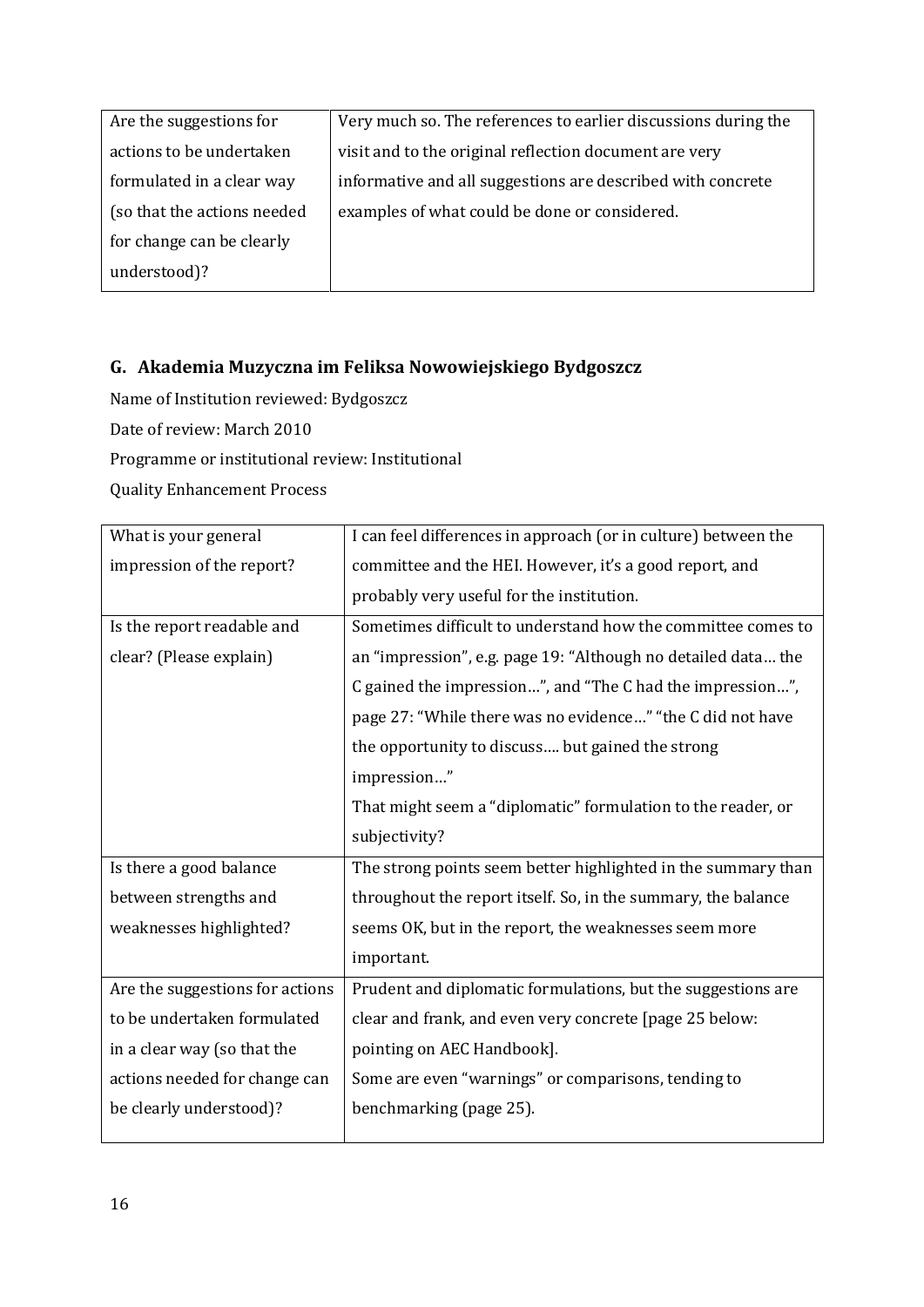### <span id="page-16-0"></span>**H. Hochschule für Musik Zürich**

Name of Institution reviewed: Hochschule für Musik Zürich Date of review: 21-23 April 2010 Programme or institutional review: Programme Joint Collaborative Review with AQUIN

| What is your general        | It is quite ok, but not outstanding.                                |
|-----------------------------|---------------------------------------------------------------------|
| impression of the report?   | The report was written following the AQUIN-rules and                |
|                             | standards with added AEC-comments. This is not a problem in         |
|                             | matter of the results as 95% of the criteria are identic. But it    |
|                             | seems that in some extend AQUIN highlights different points as      |
|                             | the AEC does. This does not affect the report's quality, but might  |
|                             | make the report less comparable to other AEC-reports.               |
| Is the report readable and  | Yes, in general it is. It is concentrated on issues which are worth |
| clear? (Please explain)     | to be reported.                                                     |
| Is there a good balance     | The reviewed institution was obviously above average, so that       |
| between strengths and       | there are not many really weak points mentioned. Nevertheless,      |
| weaknesses highlighted?     | there are some points mentioned on both sides. All in all there     |
|                             | seems to be a good balance between strength and weaknesses.         |
| Are the suggestions for     | In general they are formulated clear and understandable, but do     |
| actions to be undertaken    | let some open range in order to find appropriate solutions to       |
| formulated in a clear way   | solve the problem in question.                                      |
| (so that the actions needed | There is one issue, which seems not to be formulated in a           |
| for change can be clearly   | satisfying manner: the modul structure is seen to be critical, but  |
| understood)?                | it is not very clear what to change in order to improve them.       |

#### <span id="page-16-1"></span>**I. Hochschule für Musik Bern**

Name of Institution reviewed: Hochschule für Musik Bern Date of review: 29th april to 1st may 2010 Programme or institutional review: Programme Joint Collaborative Review with AQUIN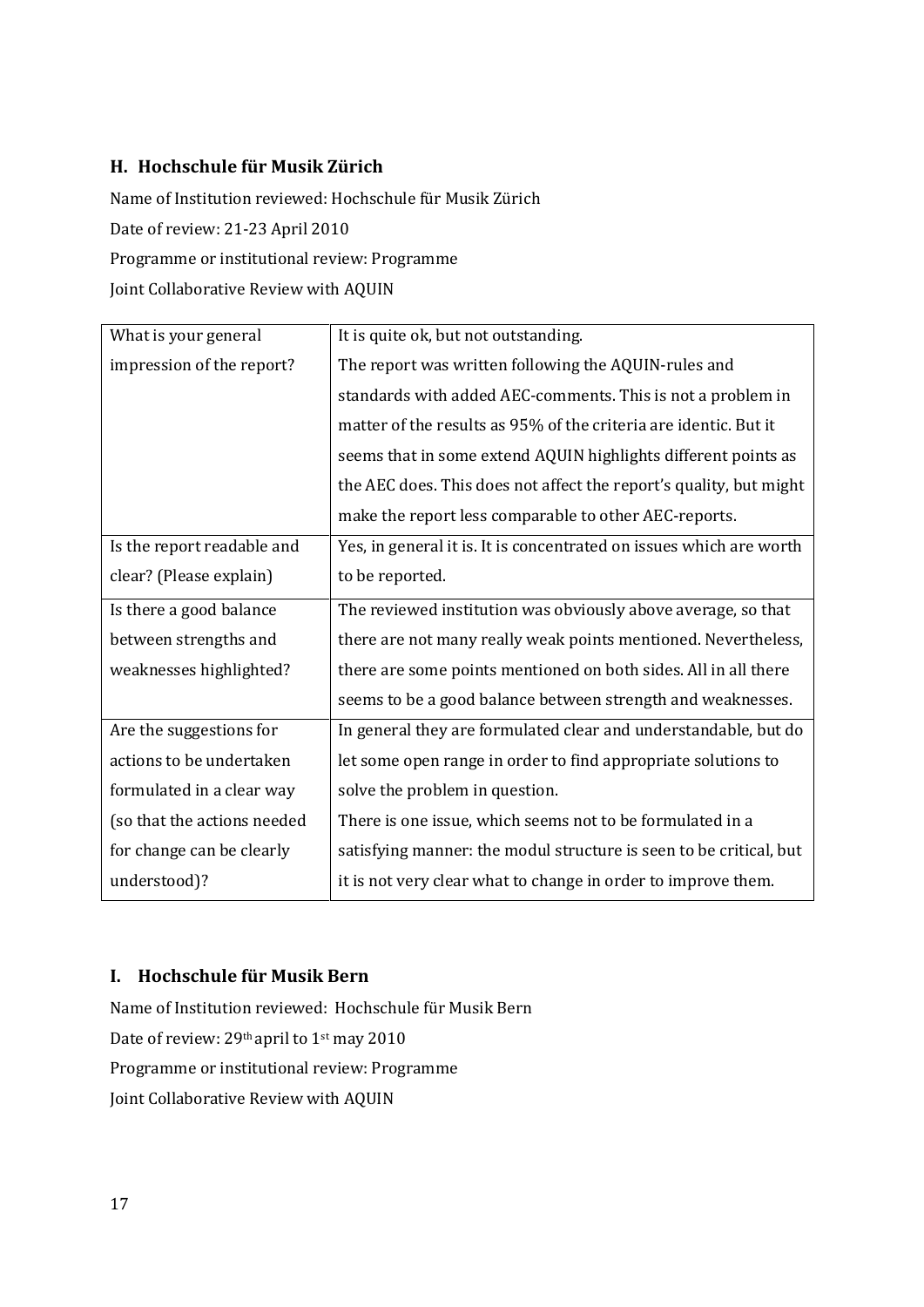| What is your general        | Good! All in all above average                                  |
|-----------------------------|-----------------------------------------------------------------|
| impression of the report?   | The report was written following the AQUIN-rules and            |
|                             | standards with added AEC-comments.                              |
| Is the report readable and  | Yes. It is not too long, restricted on the main points, clearly |
| clear? (Please explain)     | understandable statements.                                      |
| Is there a good balance     | Yes, there are few points mentioned on both sides, but strength |
| between strengths and       | and weaknesses look as to be quite balanced out.                |
| weaknesses highlighted?     |                                                                 |
| Are the suggestions for     | Yes. The report recommends strongly to work over the module     |
| actions to be undertaken    | descriptions and handbook. The advices what to do and why       |
| formulated in a clear way   | this should be done are clear and transparent.                  |
| (so that the actions needed |                                                                 |
| for change can be clearly   |                                                                 |
| understood)?                |                                                                 |

# <span id="page-17-0"></span>**J. Academy of Music in Krakow**

Name of Institution reviewed: Academy of Music in Krakow Date of review: 11-13 May 2010 Programme or institutional review: Institutional review Quality Enhancement Process

| What is your general       | Advisory, responsive to section questions, thoughtful and place- |
|----------------------------|------------------------------------------------------------------|
| impression of the report?  | sensitive, diplomatic, analytical, and reflective of serious     |
|                            | deliberations among experts.                                     |
| Is the report readable and | Yes. It speaks directly to academy conditions and practices.     |
| clear? (Please explain)    | Each criterion-based question is addressed specifically and      |
|                            | succinctly. The summary is consistent with the preceding         |
|                            | analysis.                                                        |
| Is there a good balance    | Yes, particularly in terms of their respective weight within the |
| between strengths and      | report. The contrast on pages 34 and 35 is helpful.              |
| weaknesses highlighted?    |                                                                  |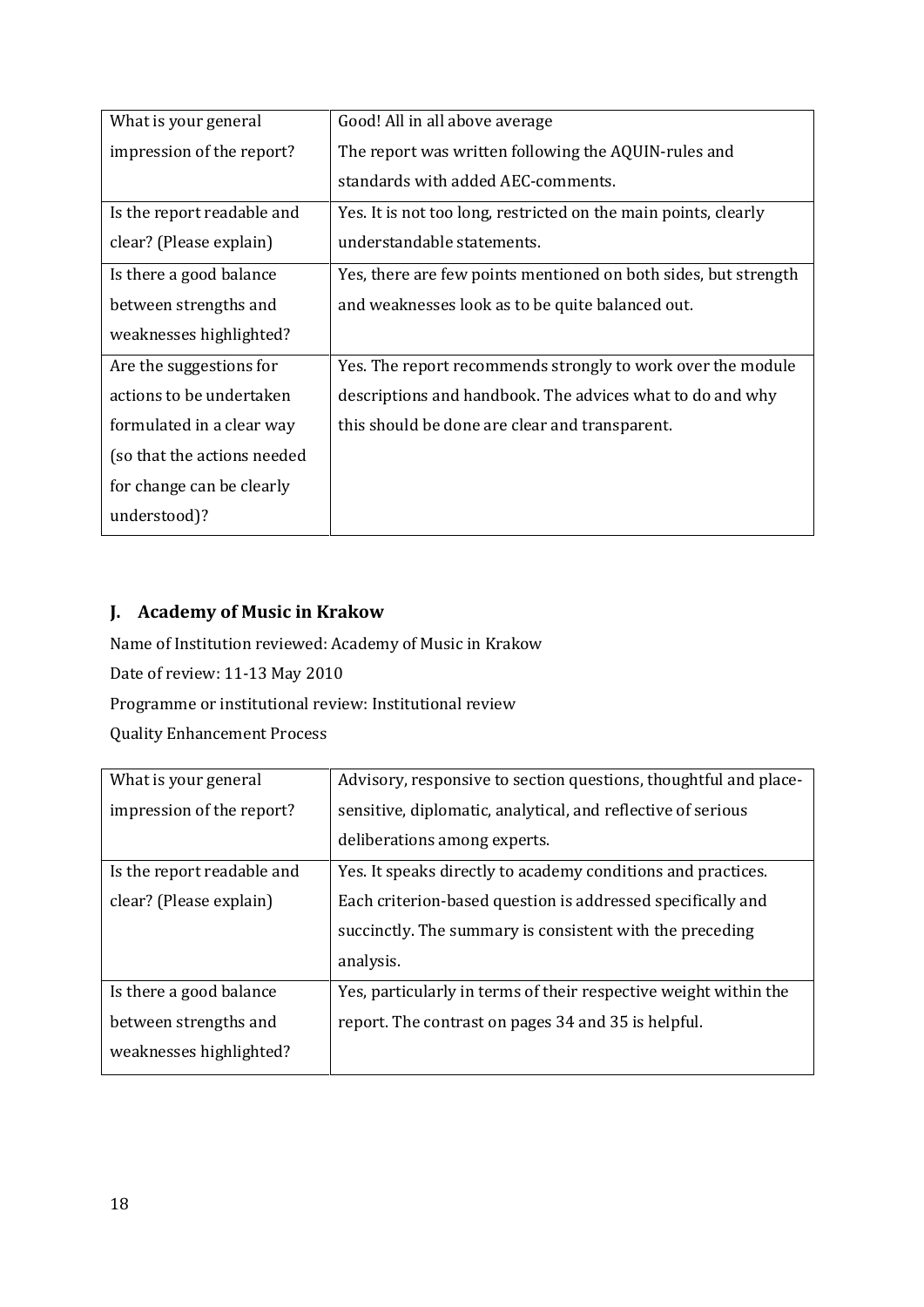| Are the suggestions for     | Suggestions are stated clearly, but not always justified in terms |
|-----------------------------|-------------------------------------------------------------------|
| actions to be undertaken    | of actual student learning results observed or expected. Some     |
| formulated in a clear way   | suggestions are oriented toward the development,                  |
| (so that the actions needed | improvement, or acceptance of systems or processes. Regarding     |
| for change can be clearly   | internal assessment, for example, it may be more helpful for      |
| understood)?                | institutions to know what the evaluation of student work          |
|                             | observed by the team reveals is missing in the curriculum or in   |
|                             | expected areas of student achievement. Otherwise, as noted in     |
|                             | the report, it is hard for many students and successful           |
|                             | professionals to understand why a new kind of assessment          |
|                             | format and reporting system is necessary, or what creating such   |
|                             | a system has to do with producing higher levels of artistic       |
|                             | learning and student achievement in the institution. Without      |
|                             | this connection, systems or formula recommendations can be        |
|                             | construed as simply promoting certain methods for their own       |
|                             | sake or conformity for non-artistic reasons. By contrast, the     |
|                             | analysis of the library includes recommendations that seem        |
|                             | clearly linked to needed improvements in student learning.        |
|                             |                                                                   |

# <span id="page-18-0"></span>**K. Jazz programme and Early music programme - ESMAE**

Name of Institution reviewed: Escola Superior de Musica e das Artes do Espectaculo (ESMAE) in Porto

Date of review: May 2010

Programme or institutional review: Programme review

| What is your general       | The report is very thorough and well balanced. Many details are   |
|----------------------------|-------------------------------------------------------------------|
| impression of the report?  | discussed in a positive manner and suggestions are given as to    |
|                            | how to address defined problems.                                  |
| Is the report readable and | Yes. The text is clear and consistently expresses often           |
| clear? (Please explain)    | complicated issues in a manner that is coherent and easy to       |
|                            | understand. The text is to-the-point and rarely strays off theme. |
|                            | Careful choice of wording in the report indicates the             |
|                            | Committees' constructive approach to the review process. In       |
|                            | particular, I found it to be a very good idea to refer to the     |
|                            | numerous resources that the AEC can offer to individual           |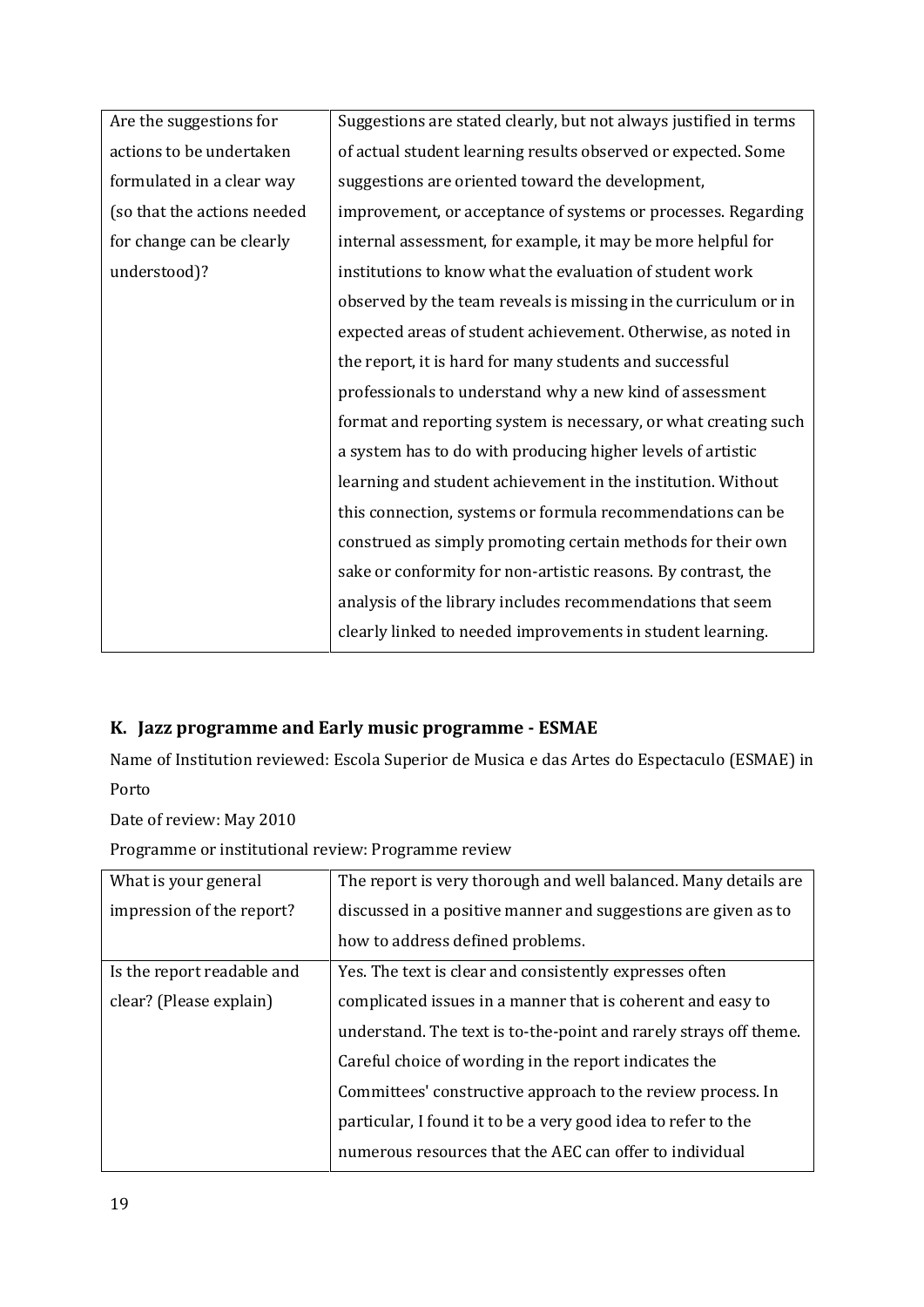|                             | institutions (handbooks, seminars, Platform activities). This     |
|-----------------------------|-------------------------------------------------------------------|
|                             | communicates to the Institution that they are part of a larger    |
|                             | community in their quest for quality enhancement.                 |
| Is there a good balance     | There appears to be a fairly good balance in the way strengths    |
| between strengths and       | and weaknesses are expressed. However, more attention is          |
| weaknesses highlighted?     | given to 'Potential for development' than is given to 'Strong     |
|                             | points' and this could lead to the impression that the            |
|                             | weaknesses outweigh the strengths. Strengths are objectively      |
|                             | stated but it seems they could have been elaborated upon in a     |
|                             | few instances. The Committee highlighted several weaknesses       |
|                             | that had already been exposed by the Institution's                |
|                             | representatives (students, teachers, directorial staff)           |
|                             | recommending formal attention to these areas. This seems to be    |
|                             | a very effective way of presenting weaknesses and eventual        |
|                             | recommendations.                                                  |
| Are the suggestions for     | Yes. Most suggestions take into consideration the local/national  |
| actions to be undertaken    | context and internal realities. The suggestions for actions to be |
| formulated in a clear way   | undertaken, being external viewpoints, do not risk appearing to   |
| (so that the actions needed | be prescriptive in nature.                                        |
| for change can be clearly   |                                                                   |
| understood)?                |                                                                   |

# <span id="page-19-0"></span>**L. The Gheorghe Dima Music Academy in Cluj-Napoca**

Name of Institution reviewed: The "Gheorghe Dima" Music Academy in Cluj-Napoca

Date of review: 26-28 May 2010

Programme or institutional review: Institutional review

Joint Collaborative Review with ARACIS

| What is your general       | The report is very good prepared and written.                   |
|----------------------------|-----------------------------------------------------------------|
| impression of the report?  |                                                                 |
| Is the report readable and | The report is very readable and clear. The majority of          |
| clear? (Please explain)    | "Questions to be answered" from AEC Framework Document          |
|                            | was addressed and interpreted in the right way. In comparison   |
|                            | with other reports this report seems to be very good because it |
|                            |                                                                 |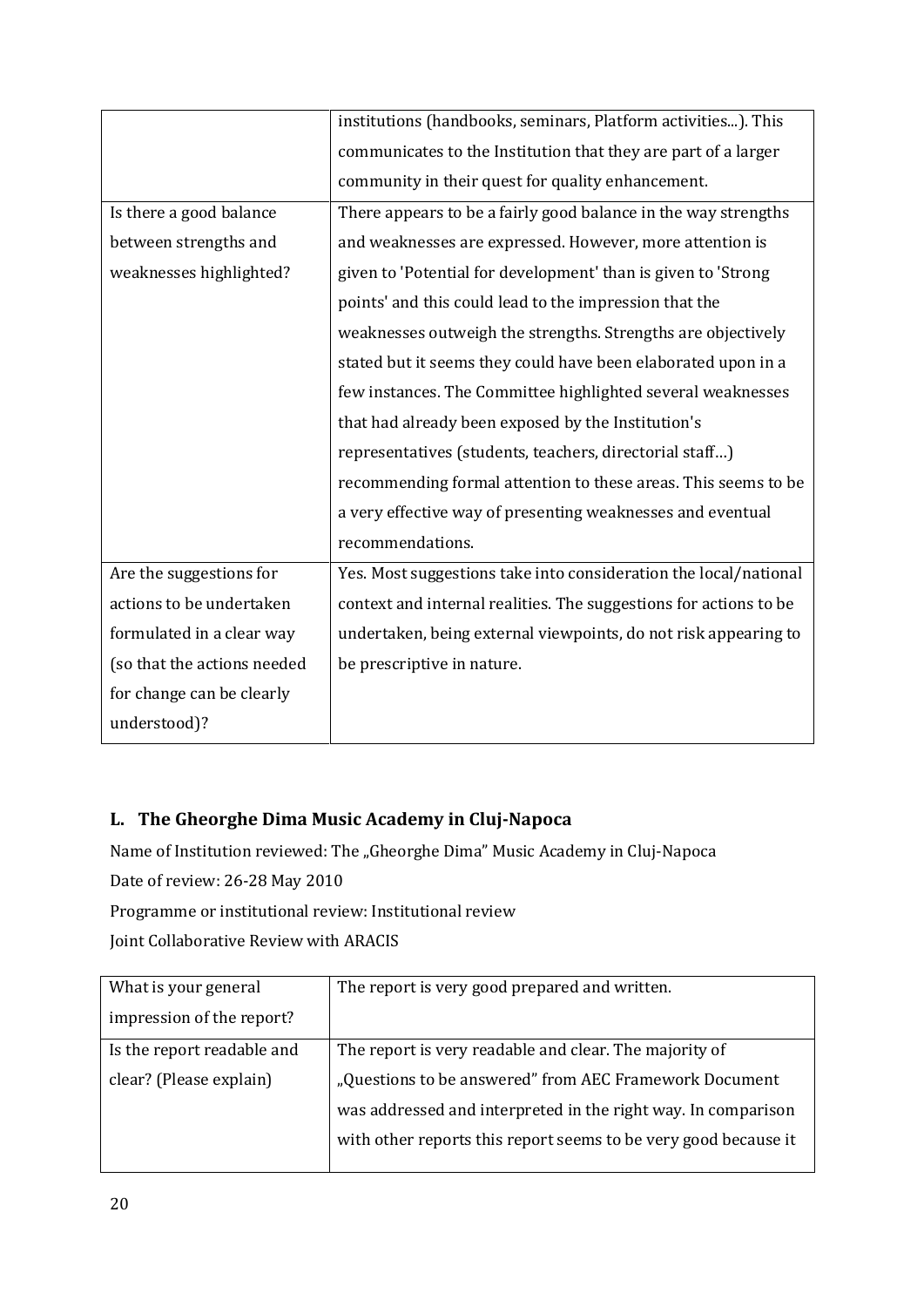|                             | adhere closely to the standards formulated in the Framework      |
|-----------------------------|------------------------------------------------------------------|
|                             | Document.                                                        |
|                             |                                                                  |
|                             |                                                                  |
|                             |                                                                  |
| Is there a good balance     | It seems that there is a good balance between strengths and      |
| between strengths and       | weaknesses of the institution but in some way superficial. In my |
| weaknesses highlighted?     | opinion the use of categories like "area of strength, fully      |
|                             | compliant, substantially compliant, needs improvement, non-      |
|                             | compliant would be more descriptive and helpful for the          |
|                             | institution.                                                     |
| Are the suggestions for     | All the suggestions are formulated in a clear way, but from my   |
| actions to be undertaken    | experience I wouldn't see this institution in Cluj-Napoca so     |
| formulated in a clear way   | perfect. I would recommend much more elements to improve.        |
| (so that the actions needed |                                                                  |
| for change can be clearly   |                                                                  |
| understood)?                |                                                                  |

# <span id="page-20-0"></span>**M. Bucharest University Of Music**

Name of Institution reviewed: Bucharest University Of Music Date of review: May 2010 Programme or institutional review: Institutional Review Joint Collaborative Review with ARACIS

| What is your general      | The report contains a great deal of information describing               |
|---------------------------|--------------------------------------------------------------------------|
| impression of the report? | institution and its policies and procedures. It is very descriptive      |
|                           | in nature tending to describe the institution and what it does as        |
|                           | opposed to evaluating it. I would ask the question as to who the         |
|                           | report is aimed at. If it is aimed at the institution, then it is simply |
|                           | describing they probably know already. If it is for an external          |
|                           | audience, then it could be useful in terms of them being made            |
|                           | aware of the activities of the institution and its associated policies   |
|                           | and procedures. If it is to be of use to the institution, it would       |
|                           | benefit from being shorter and more concise. It would also benefit       |
|                           | from having clear recommendations at the end of each main                |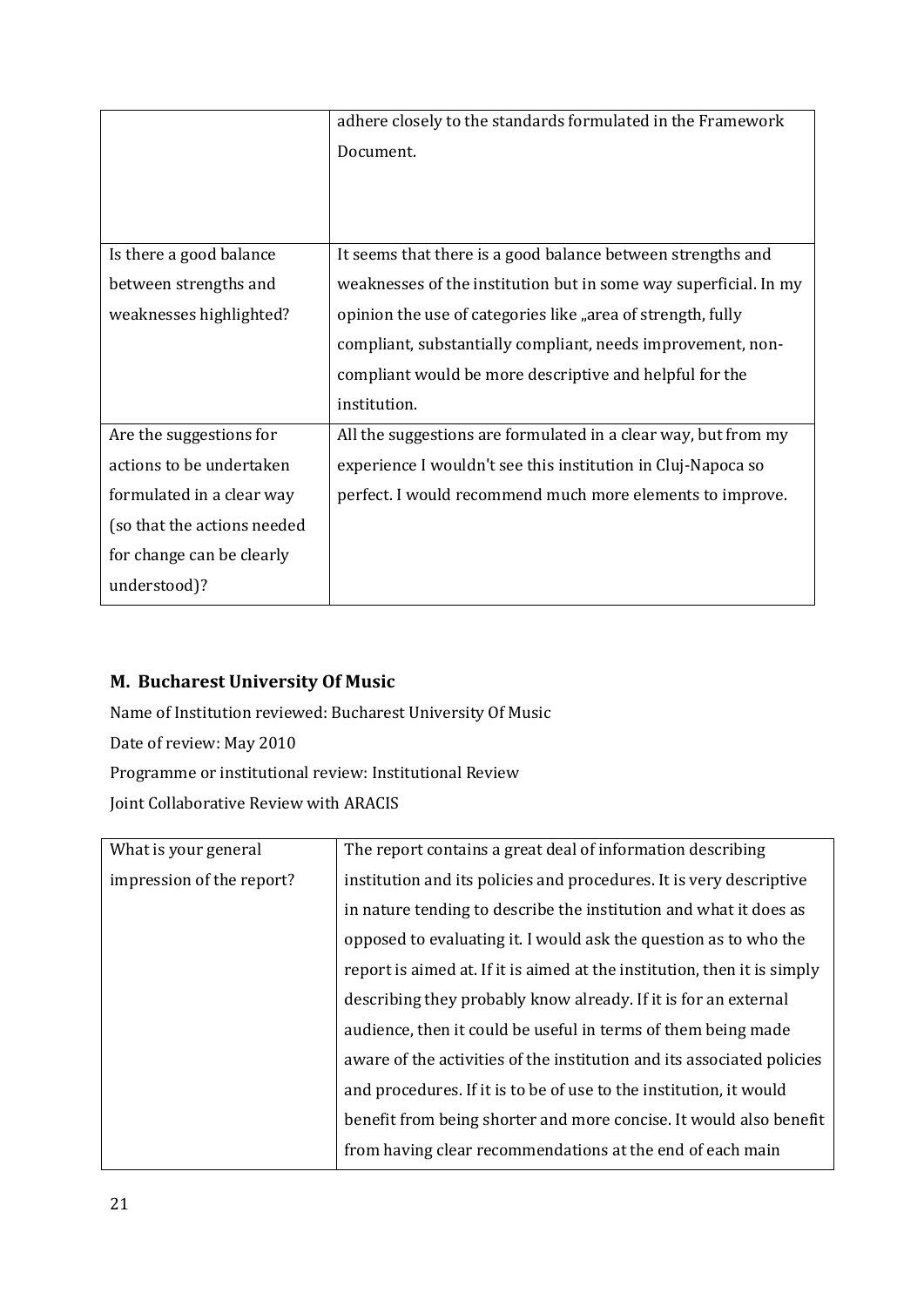|                               | section of the report rather than at the end of the report. There is   |
|-------------------------------|------------------------------------------------------------------------|
|                               | no reference in the report the evidence on which it is based. It is    |
|                               | therefore difficult to know whether the information contained          |
|                               | within the report is based on written evidence or information          |
|                               | obtained within meetings. It would be useful to reference the          |
|                               | main source of evidence either as footnotes throughout the             |
|                               | document or in a separate evidence-based document.                     |
| Is the report readable and    | The report is readable and clear. However, the language seems to       |
| clear? (Please explain)       | change throughout from being formal in some cases, to being            |
|                               | informal and almost chatty in other areas. There should be             |
|                               | consistency in the language used within the report and this            |
|                               | should be aimed at a specific type of audience. If the report is       |
|                               | aimed at the institution, to be used as a document to enhance          |
|                               | practice, the language needs to be clearer, more concise, and          |
|                               | contain clear recommendations based on evidence. If the report is      |
|                               | aimed at a wide group of institutions, then again, it could be         |
|                               | clearer in terms of the key policies and procedures institution has    |
|                               | the good points of these, and how they need to be improved.            |
|                               | Some of the information seems sensitive or confidential and I          |
|                               | would ask if it is appropriate for this to be shared.                  |
|                               | Generally, the report is written in a very non-confrontational way     |
|                               | and reads as a dialogue between the review panel and the               |
|                               | institution. Whilst this is to be commended, it may not necessarily    |
|                               | help the institution improve, or enhance their activities as it is, to |
|                               | a large extent, describing what the institution will already know.     |
| Is there a good balance       | There is a good balance between good points and points that need       |
| between strengths and         | improvement at the end of the report. However, it would be             |
| weaknesses highlighted?       | useful if these were highlighted at the end of the relevant sections   |
|                               | of the report rather than the end of the document. In some             |
|                               | paragraphs the report does allude to areas that need                   |
|                               | improvement, but the reader has to wait until the end of the           |
|                               | document for these to be clearly presented.                            |
| Are the suggestions for       | Some of the points for improvement are stated in quite a vague         |
| actions to be undertaken      | manner and it may therefore be difficult for the institution to fully  |
| formulated in a clear way (so | understand what areas they need to address. Each point should          |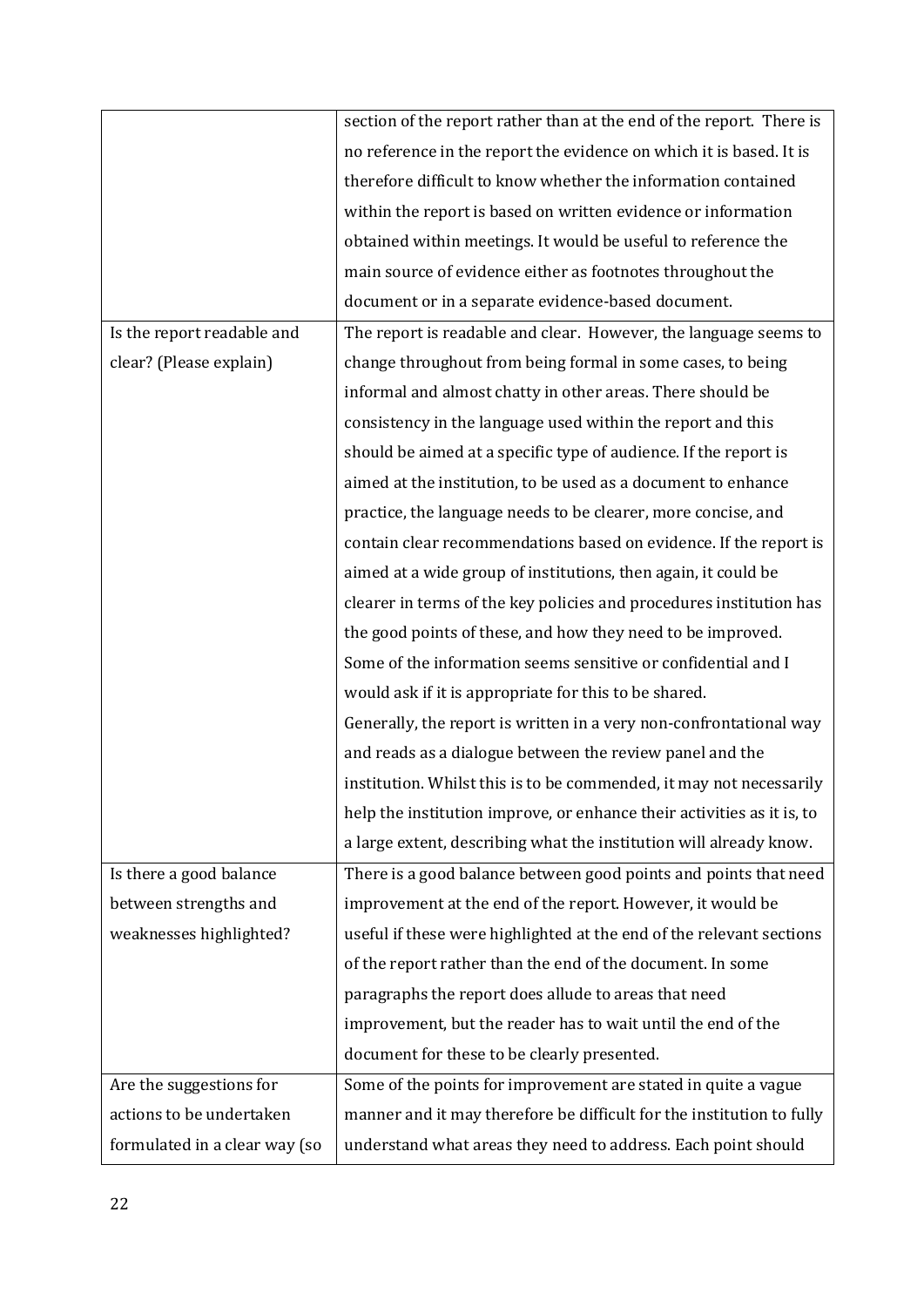| that the actions needed for | be clear, concise, and make very clear to the institution exactly |
|-----------------------------|-------------------------------------------------------------------|
| change can be clearly       | what they need to do to improve their particular policy,          |
| understood)?                | procedure or activity. Where strategies need to be improved, the  |
|                             | action point should state clearly which strategy and by whom.     |
|                             | The language here is extremely important.                         |

# <span id="page-22-0"></span>**N. Hochschule für Musik Karlsruhe**

Name of Institution reviewed: Hochschule für Musik Karlsruhe Date of review: 26.10.2010 Programme or institutional review: Bachelor and Master Programmes Review

Joint Collaborative Review with ZEvA

| What is your general       | This is a remarkable report: extremely thorough and detailed. It   |
|----------------------------|--------------------------------------------------------------------|
| impression of the report?  | follows the ZEvA/AEC set of criteria in the evaluation of 9        |
|                            | programmes (Bachelor and Master). It summarizes in a               |
|                            | comprehensive and narrative way the meetings with staff,           |
|                            | students, etc.                                                     |
| Is the report readable and | The report is clear structured: its first part concentrates on     |
| clear? (Please explain)    | explaining and commenting general criteria (for example            |
|                            | quality management, internationalization, admission                |
|                            | procedures, examination, facilities, etc.), in order not to repeat |
|                            | the same conclusions for each programme. Then other                |
|                            | components of the report concentrate on the individual profile     |
|                            | of each programme discussed.                                       |
| Is there a good balance    | The strengths are always highlighted, and followed (if it is       |
| between strengths and      | necessary) by recommendations or suggestions (see p.8 about        |
| weaknesses highlighted?    | student's internships, p. 12-13 about the library, p.15-16 about   |
|                            | international aspects, etc.).                                      |
|                            | In analysing each of the 9 Bachelor and Master programmes,         |
|                            | very useful are the final observations ("Zusammenfassende          |
|                            | Bewertung" + "Empfehlungen"), p.45 One can read here a very        |
|                            | clear summary of positive appreciations on one hand and            |
|                            | recommendations on the other hand.                                 |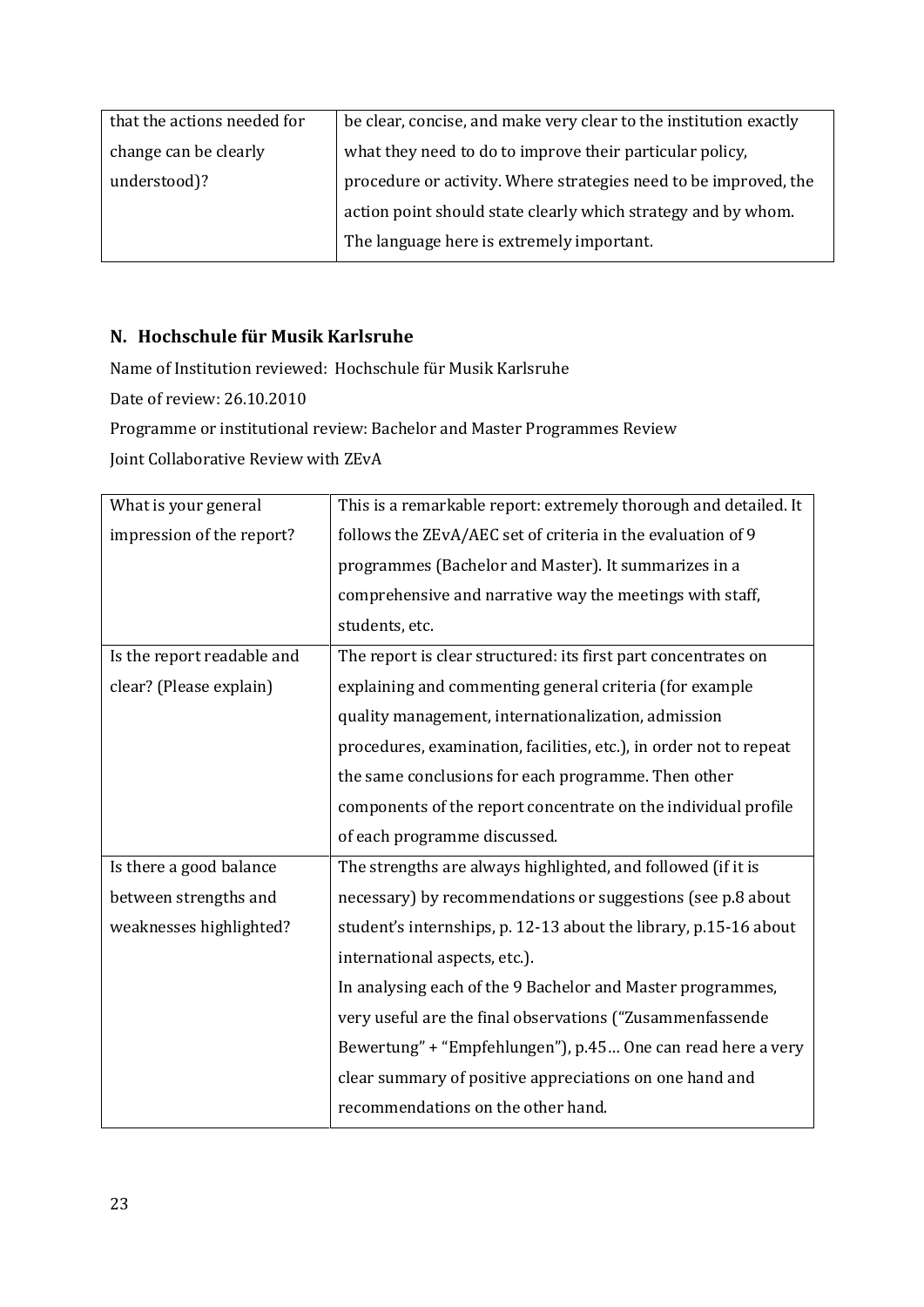| Are the suggestions for     | The suggestions and recommendations are formulated within a   |
|-----------------------------|---------------------------------------------------------------|
| actions to be undertaken    | positive context, in a clear and elegant way, giving concrete |
| formulated in a clear way   | solutions:                                                    |
| (so that the actions needed | see p.7, about adopting the PDDs, providing learning          |
| for change can be clearly   | outcomes, reshaping some module descriptions;                 |
| understood)?                | see p.14, about the quality management;                       |
|                             |                                                               |

# <span id="page-23-0"></span>**O. Lithuanian Academy of Music and Theatre**

Name of Institution reviewed: Lituanian Academy of Music and Theatre in Vilnius and Kaunas Date of review: 20-21 September 2010

Programme or institutional review: Programme review: Music Pedagogy Master Programme Joint Collaborative Review with CQAHE

| What is your general       | The report is generally well written. I would caution against      |
|----------------------------|--------------------------------------------------------------------|
| impression of the report?  | using the term "experts" to refer to the review panel.             |
|                            | Occasionally, word choice seems to obscure the meaning of          |
|                            | sentences.                                                         |
|                            | The review team seems to mostly embrace the Conservatory's         |
|                            | Self-Assessment report but perhaps relies too much on data and     |
|                            | statements presented in it. There is very little evidence of first |
|                            | hand information collecting from students, educators and staff     |
|                            | on the part of the review team.                                    |
|                            | The structure of the report is slightly different from other       |
|                            | reports, nevertheless the report is very descriptive and           |
|                            | probably very useful for the management of the programme.          |
| Is the report readable and | The report is clear but not very readable. There are not           |
| clear? (Please explain)    | summary of experts recommendations concerning each                 |
|                            | programme' area under evaluation.                                  |
|                            | Occasionally, word choice seems to confuse the intent:             |
|                            | « The general effort towards free and open information must        |
|                            | also be especially appraised in the context of post-Soviet         |
|                            | transformations. $\ast$ . (p. 14)                                  |
|                            | The word appraised implies an evaluation that involves political   |
|                            | considerations going beyond the scope of an AEC programme          |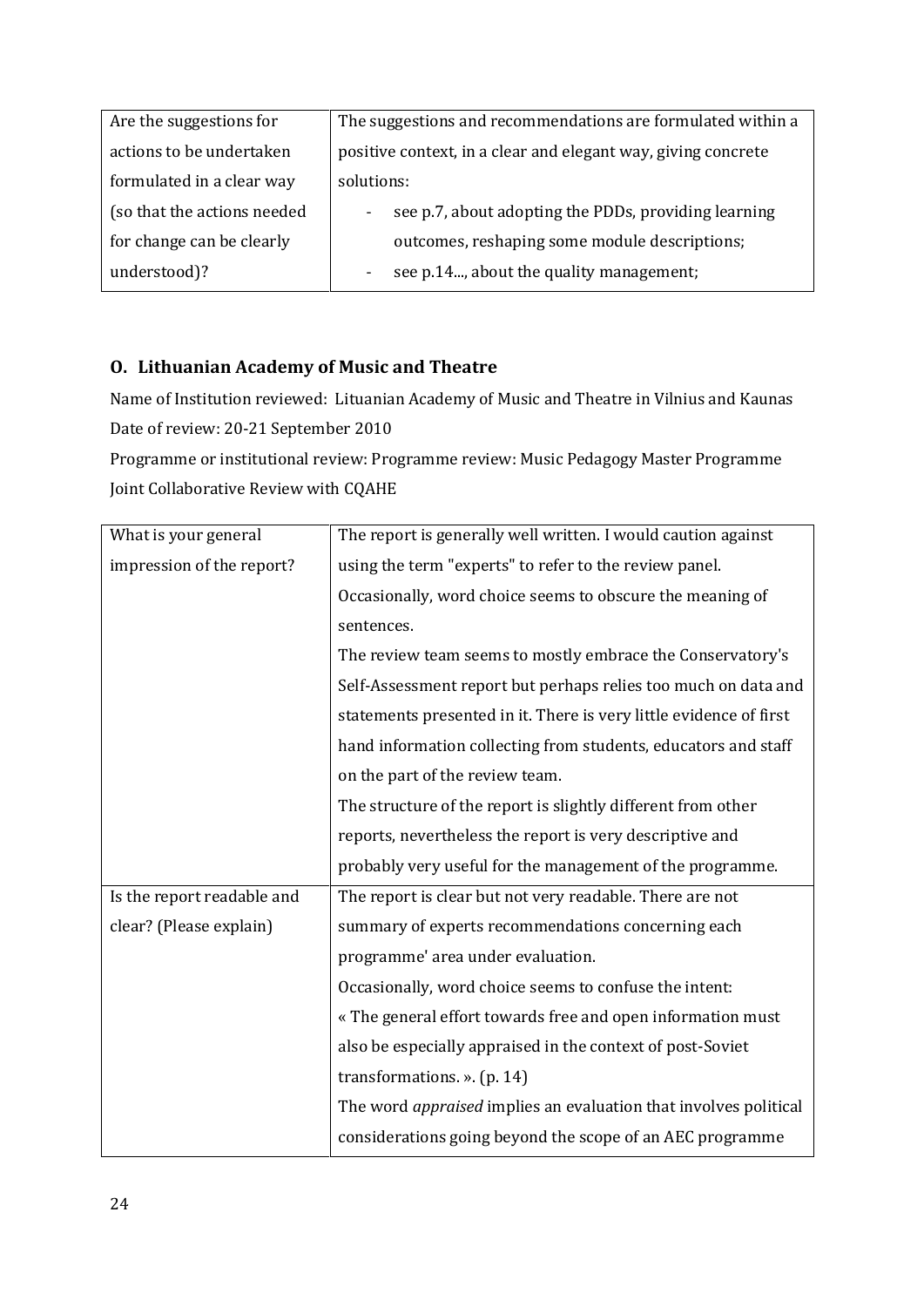|                             | review. Perhaps the writer meant to use the word appreciated     |
|-----------------------------|------------------------------------------------------------------|
|                             | instead of <i>appraised.</i> (?)                                 |
|                             | Another example of imprecise word choice can be found on         |
|                             | page 17:                                                         |
|                             | « To the visiting experts, the process at this point appears     |
|                             | reactive to problems and difficulties. ».                        |
|                             | The word reactive implies an action that is involuntary. Perhaps |
|                             | the writer meant to use the term to respond to or to react to.   |
|                             | The use of the Assessment Form at the end of the report seems    |
|                             | to be a very useful tool for the evaluation of a programme.      |
|                             | In the report you can find all the most important items of       |
|                             | programme evaluation, though some recommendations and            |
|                             | remarks are not very readable.                                   |
| Is there a good balance     | Strong points and weaknesses are integrated throughout the       |
| between strengths and       | text. Final "Recommendations" are listed towards the end of the  |
| weaknesses highlighted?     | report and deal with practical suggestions to addressing         |
|                             | perceived weaknesses. Perhaps the report could have achieved     |
|                             | a better balance by also listing the Strong points of the        |
|                             | institution in the same format as the Recommendations.           |
|                             | The structure of the report makes it impossible to highlight any |
|                             | balance between strenghts and weaknesses of the institution.     |
|                             | Instead there are some tables, in which experts assess the       |
|                             | programme giving points (from 1 - unsatisfactory to 4 or 5 -     |
|                             | very good). Probably this way of assessment was obligatory in    |
|                             | the CQAHE procedure.                                             |
|                             |                                                                  |
| Are the suggestions for     | The suggestions are clear and understandable (with the           |
| actions to be undertaken    | exception of occasional dubious word choice mentioned above)     |
| formulated in a clear way   | however, putting the suggestions into boxes, separated from the  |
| (so that the actions needed | rest of the text, seems to be more effective format for          |
| for change can be clearly   | understanding the actions needed for change.                     |
| understood)?                | Because of lack of summary after each area of evaluation, the    |
|                             | suggestions for actions to be undertaken are not very readable   |
|                             | (but, of course, they exist).                                    |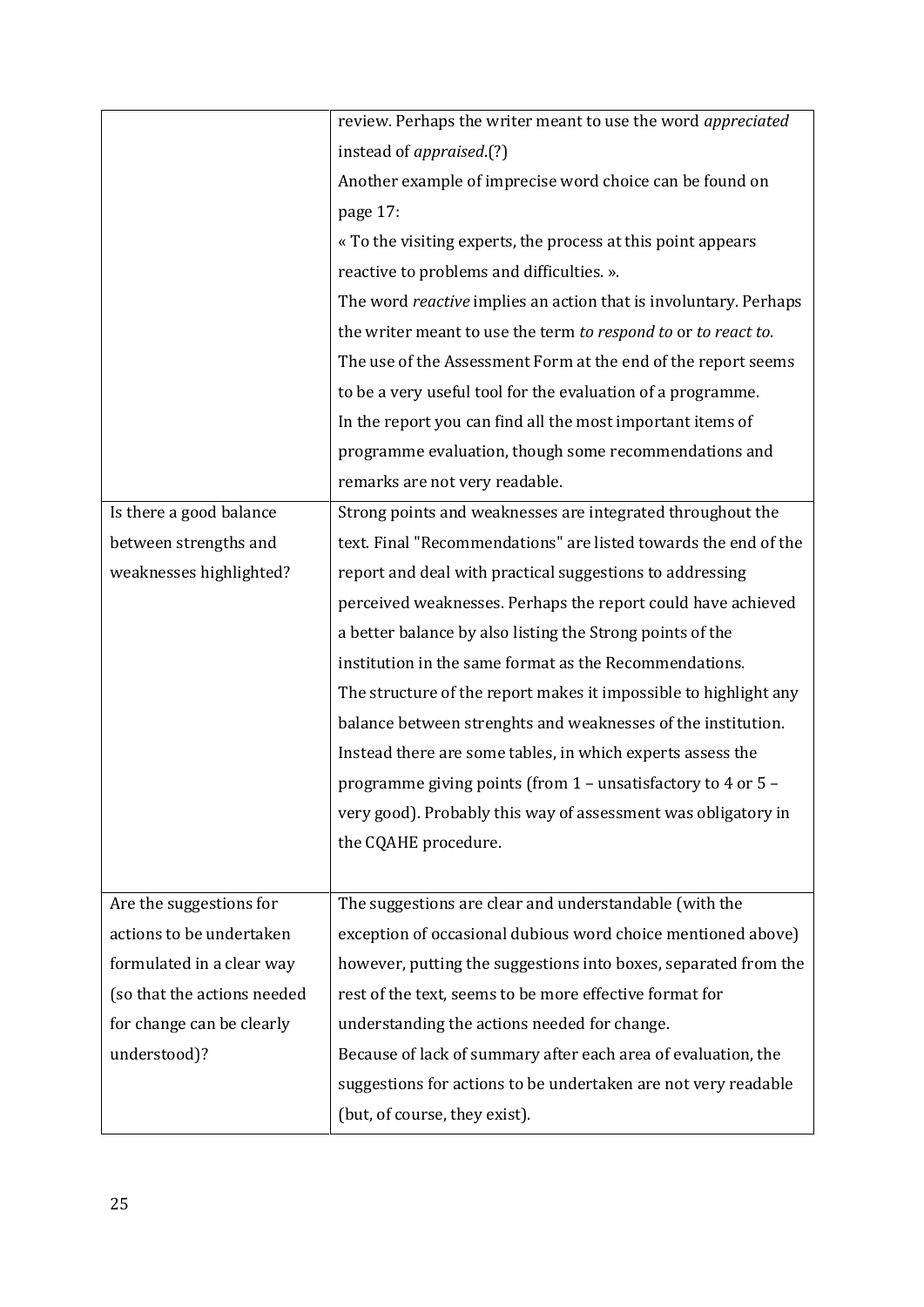# <span id="page-25-0"></span>**P. Gnesins Russian Academy of Music**

Name of Institution reviewed: Gnesins Russian Academy of Music

Date of review: 16-18 February 2012

Programme or institutional review: Institutional review

Joint Collaborative Review with NCPA

| What is your general       | Thorough descriptions. Focus on self-study and institutional        |
|----------------------------|---------------------------------------------------------------------|
| impression of the report?  | processes. Direct. Openly critical, at times, harsh: "passivity and |
|                            | immaturity of students," for example. A panel-consensus view        |
|                            | that exhibits commitment, expertise, and place-based                |
|                            | knowledge, and that emphasizes the panel's perspective on           |
|                            | what is good practice or appropriate for the institution. Overall,  |
|                            | supports and shows respect for the academy and its                  |
|                            | achievements.                                                       |
| Is the report readable and | The report is readable and clear in terms of its language, but not  |
| clear? (Please explain)    | always clear in terms of meaning. Two illustrations: (1) The        |
|                            | word 'science.' Does 'science' mean 'research' of certain kinds,    |
|                            | or of any kind? Does it mean work that uses the scientific          |
|                            | method in the manners of the physical sciences and their            |
|                            | associated applications and technologies? Does it exclude, or       |
|                            | can readers construe it to exclude, other advanced approaches       |
|                            | to analysis, such as those of the humanities, or the use of         |
|                            | blended approaches involving the methods of the sciences and        |
|                            | humanities? (2) Until one gets to the standards issue in 4.6, it is |
|                            | ambiguous whether the items listed as recommendations are           |
|                            | standards issues or recommendations. And, with respect to 4.6       |
|                            | itself, the standards point is made under a heading titled          |
|                            | 'Recommendations.' Even after that section, making distinctions     |
|                            | between what is a standards issue and what is a                     |
|                            | recommendation is difficult in light of the fact that the review    |
|                            | results in an accreditation decision, and the headings of sections  |
|                            | speak to various levels of compliance with accreditation            |
|                            | standards. It might help if the report included specific            |
|                            | references to or citations of specific NPAC and AEC standards       |
|                            | language as a basis for making clear distinctions between           |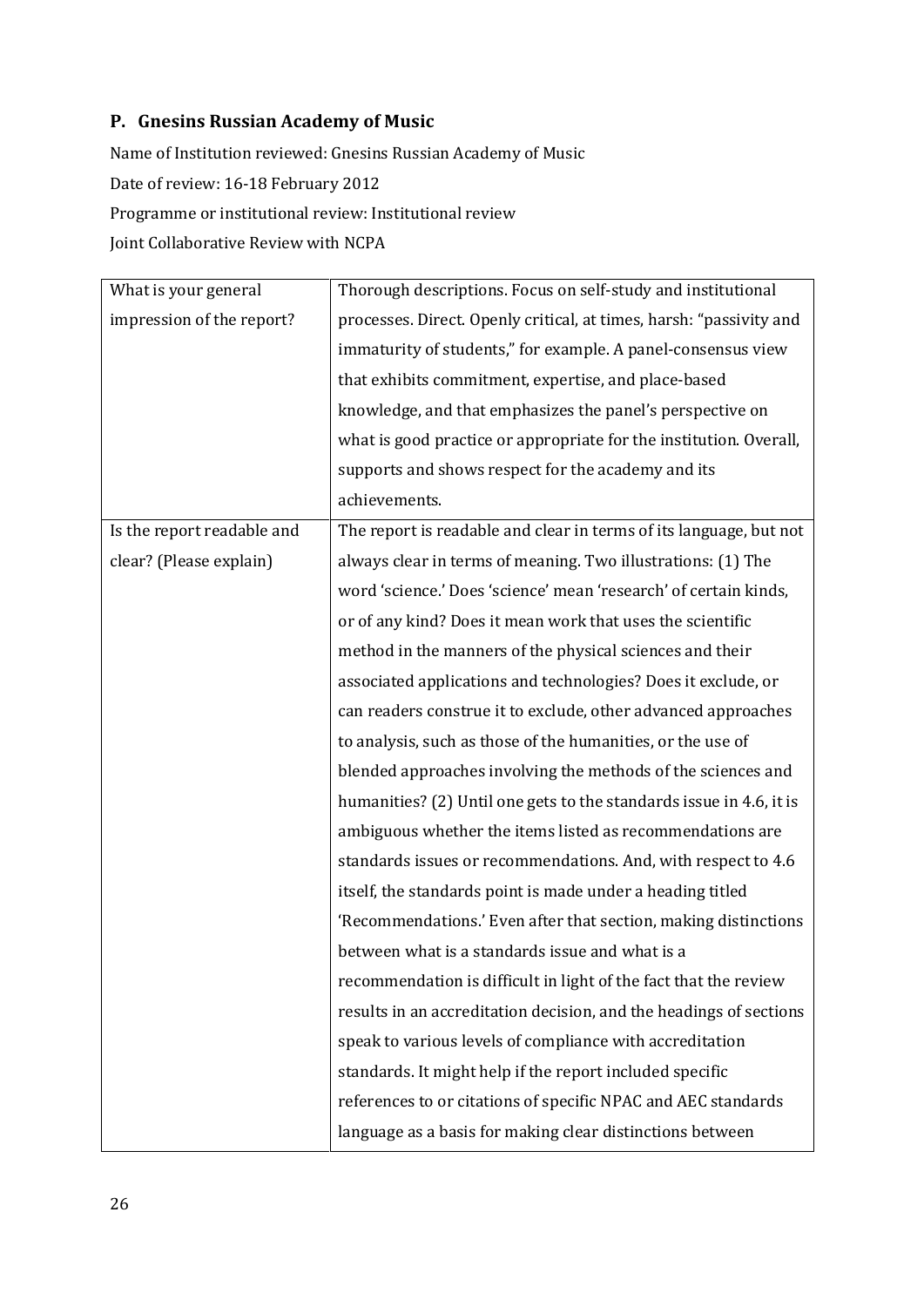|                             | standards compliance issues and recommendations; or, if the          |
|-----------------------------|----------------------------------------------------------------------|
|                             | analysis for each standards area were followed by a section          |
|                             | titled 'Standards Issues' and one titled 'Recommendations.'          |
|                             | There are other methods for making the distinction clearer,          |
|                             | especially to the outside reader. The report indicates the high      |
|                             | quality of the faculty. It appears that the institution continues to |
|                             | give this matter its most serious attention.                         |
| Is there a good balance     | Yes, based on the issues evaluated. However, the effort does not     |
| between strengths and       | seem to provide a focused analysis on the quality of student         |
| weaknesses highlighted?     | work. Concerns are expressed about languages and solfeggio,          |
|                             | but it is difficult to place these in a larger context of student    |
|                             | achievement.                                                         |
| Are the suggestions for     | In many respects, suggestions are admirably clear, but there are     |
| actions to be undertaken    | some apparent inconsistencies across various sections of the         |
| formulated in a clear way   | report. On student learning assessment, for example, it is easy      |
| (so that the actions needed | to wonder about the statements in 3.2., paragraphs 2 and 3, and      |
| for change can be clearly   | 4.2., paragraphs 4 and 5, in light of the conclusion and             |
| understood)?                | associated suggestions presented in 4.6 and repeated in 5.1. In      |
|                             | another instance, section 4.7 indicates that public information is   |
|                             | an area of strength. The description and analysis in this section    |
|                             | focuses almost exclusively on the Academy's participation in the     |
|                             | musical life of Russia, memberships in other organizations, and      |
|                             | information associated with the admission process. However, in       |
|                             | a number of other sections, the Academy is faulted for lack of       |
|                             | openness or transparency.                                            |

# <span id="page-26-0"></span>**Q. Queensland Conservatorium Griffith University**

Name of Institution reviewed: Queensland Conservatorium Griffith University (QCGU) Date of review: June 2012

Programme or institutional review: Institutional review

| What is your general      | The report is very thorough but not all of the feedback is as in- |
|---------------------------|-------------------------------------------------------------------|
| impression of the report? | depth as it could have been. The report states from the onset     |
|                           | that the Conservatorium did not follow the AEC Criteria for       |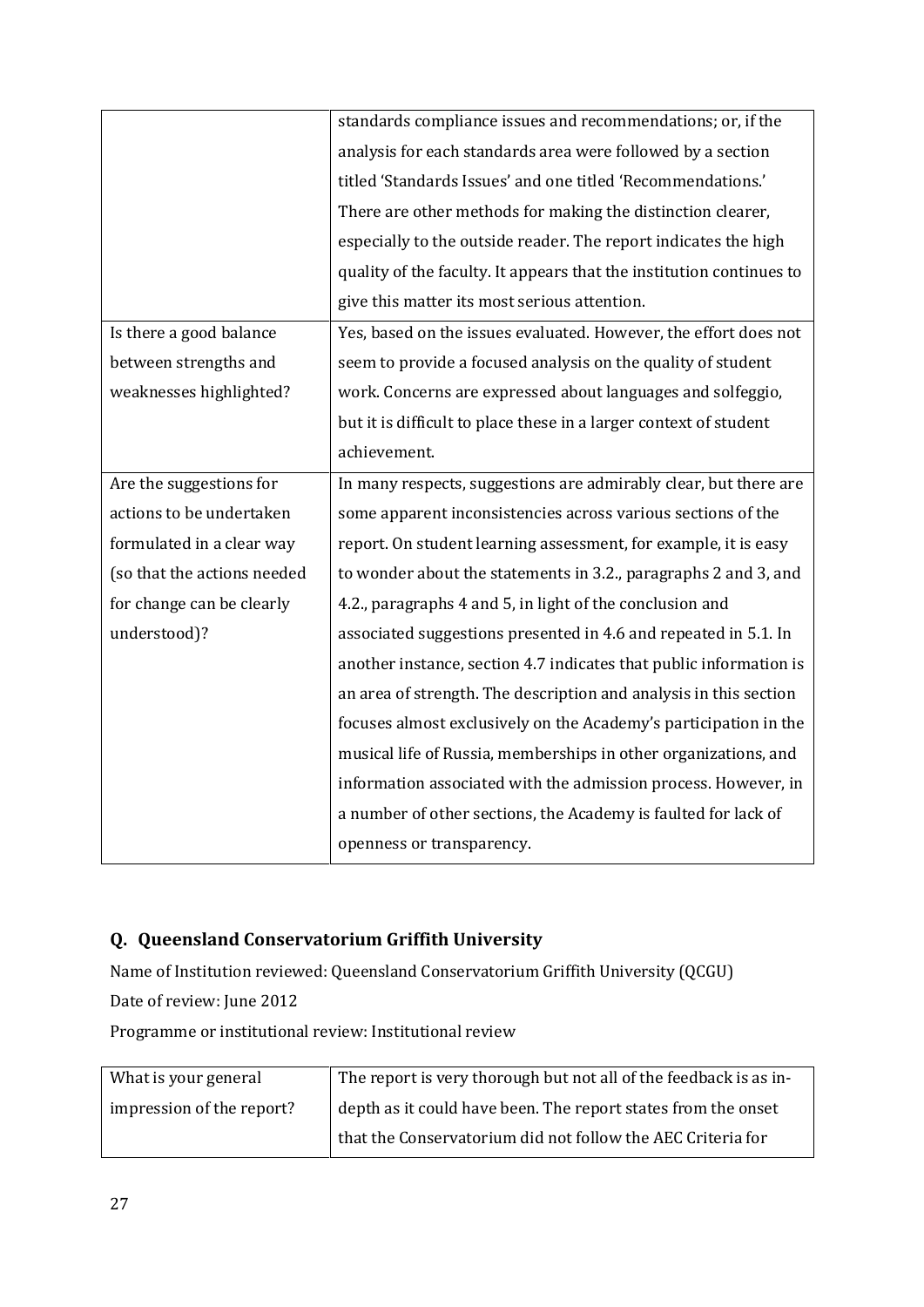|                            | institutional review thereby limiting the team's ability to give   |
|----------------------------|--------------------------------------------------------------------|
|                            | more specific feedback concerning international benchmarking       |
|                            | and activities. Occasionally the Review Team seems to be a little  |
|                            | too Euro-centric. Perhaps this is inevitable being that the team   |
|                            | represents a European (AEC) position but I question whether        |
|                            | this approach is entirely necessary when reviewing a non-          |
|                            | European institution.                                              |
|                            | « The Review Team did not find any evidence that the               |
|                            | programmes' outcomes had been mapped with AEC Learning             |
|                            | Outcomes, while this would be a first essential step to increase   |
|                            | the compatibility of QCGU programmes with the international        |
|                            | system, at least with regard to European institutions. » (§2.1-a,  |
|                            | (p. 9)                                                             |
|                            | The report offers a large amount of critical reflection that could |
|                            | certainly benefit the Conservatorium if taken positively.          |
| Is the report readable and | The report is readable although there are portions that could      |
| clear? (Please explain)    | use further clarification. For example, point 2.2a commends the    |
|                            | "innovative curriculum of the Bachelor of Popular Music (BPM)      |
|                            | and its mode of delivery" without explaining what makes it         |
|                            | innovative.                                                        |
|                            | Explaining and articulating why the team thought the BPM           |
|                            | programme was exemplary could help other departments               |
|                            | within the Conservatorium to improve.                              |
|                            | The delicate question of balancing Research with Performance       |
|                            | within a Conservatory was treated very eloquently (p. 11). The     |
|                            | suggestions regarding the question of International students       |
|                            | and International exchange are complete and well formulated.       |
|                            | Statistical data is provided and measured against the              |
|                            | institution's declared ambitions to become a "global player" and   |
|                            | the results that have been achieved so far. After this clear       |
|                            | analysis, the team found several potential strong points and       |
|                            | provided suggestion that could help the Conservatorium further     |
|                            | develop its International Policy. (p. 13-14).                      |
| Is there a good balance    | Both Strong points and Issues for further development or           |
| between strengths and      | consideration are summarized in 10 points producing a good         |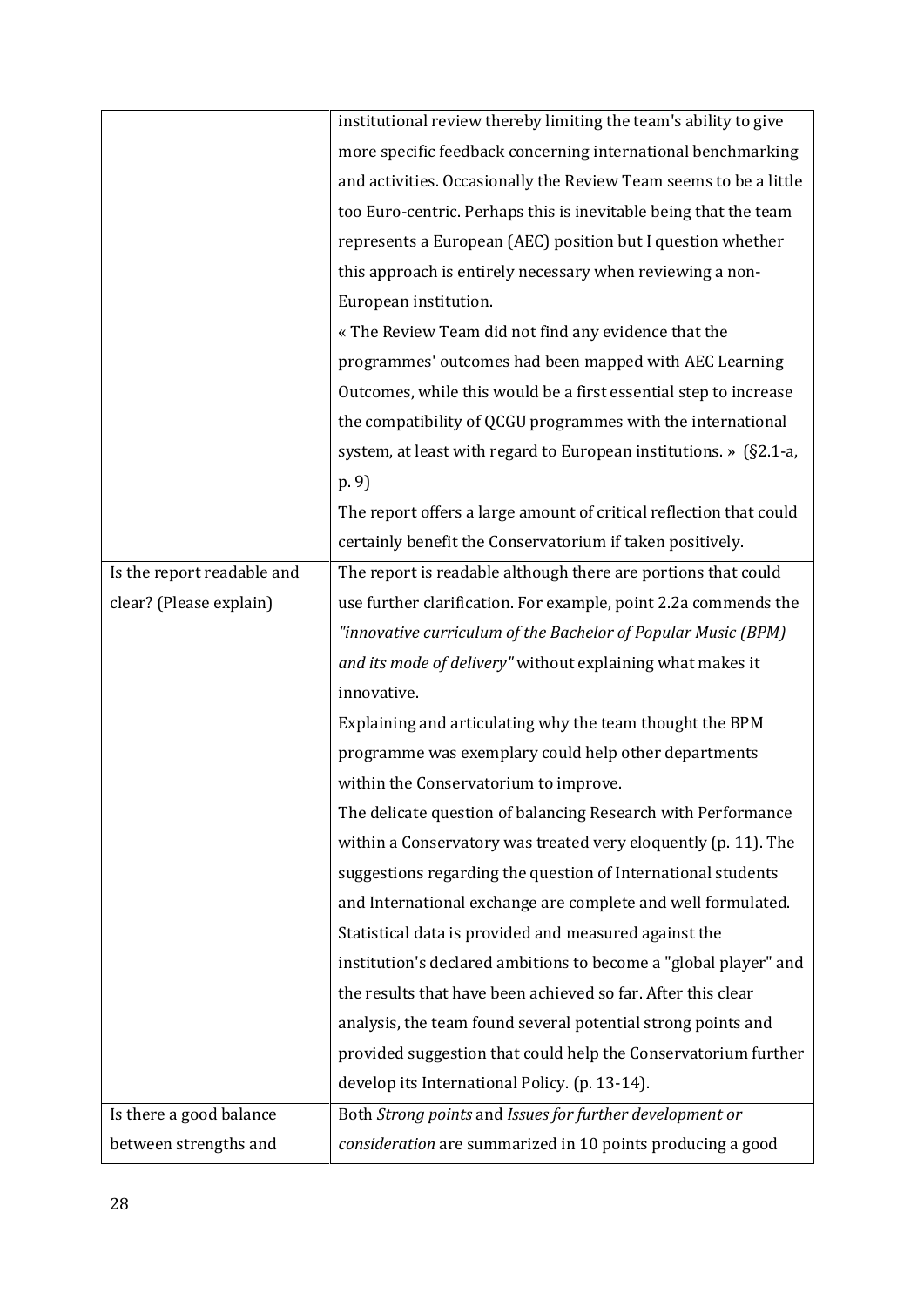| weaknesses highlighted?     | balance between them.                                               |
|-----------------------------|---------------------------------------------------------------------|
| Are the suggestions for     | Yes. Most suggestions are very practical and easy to understand.    |
| actions to be undertaken    | A few suggestions are limited to simply stating an impression or    |
| formulated in a clear way   | judgement regarding the question with no real suggestions           |
| (so that the actions needed | being offered. Occasionally, the suggestions (critical reflections) |
| for change can be clearly   | seem slightly harsh in tone but overall the suggestions are well    |
| understood)?                | formulated and understandable.                                      |

# <span id="page-28-0"></span>**R. Department of Music of the Iceland Academy of Arts**

Name of Institution reviewed: IAA Reijkjavik

Date of review: May 2012

Programme or institutional review: Institutional

Quality Enhancement Process

| What is your general impression    | Gives a very positive and detailed image of the institution. |
|------------------------------------|--------------------------------------------------------------|
| of the report?                     | Very relevant: although the SER and the school seems to be   |
|                                    | excellent, some suggestions help the institution to          |
|                                    | improve/address short term elements (in the perspective      |
|                                    | of the accreditation process; lots of practical advice), as  |
|                                    | well as long term strategy.                                  |
| Is the report readable and clear?  | Very clear structured, well written.                         |
| (Please explain)                   | Excellent summary at the end.                                |
| Is there a good balance between    | Apparently, nothing can really be seen as "weakness" in      |
| strengths and weaknesses           | this institution.                                            |
| highlighted?                       | However, the review team formulates "potential for           |
|                                    | development" at numerous places.                             |
| Are the suggestions for actions to | Very clear, but they remain "open", so that the institution  |
| be undertaken formulated in a      | can adapt. No "solutions clés en main".                      |
| clear way (so that the actions     | Maybe the institution might wish more detailed               |
| needed for change can be clearly   | suggestions?                                                 |
| understood)?                       | Maybe the demand of the institution in this matter could be  |
|                                    | defined/discussed during the visit?                          |